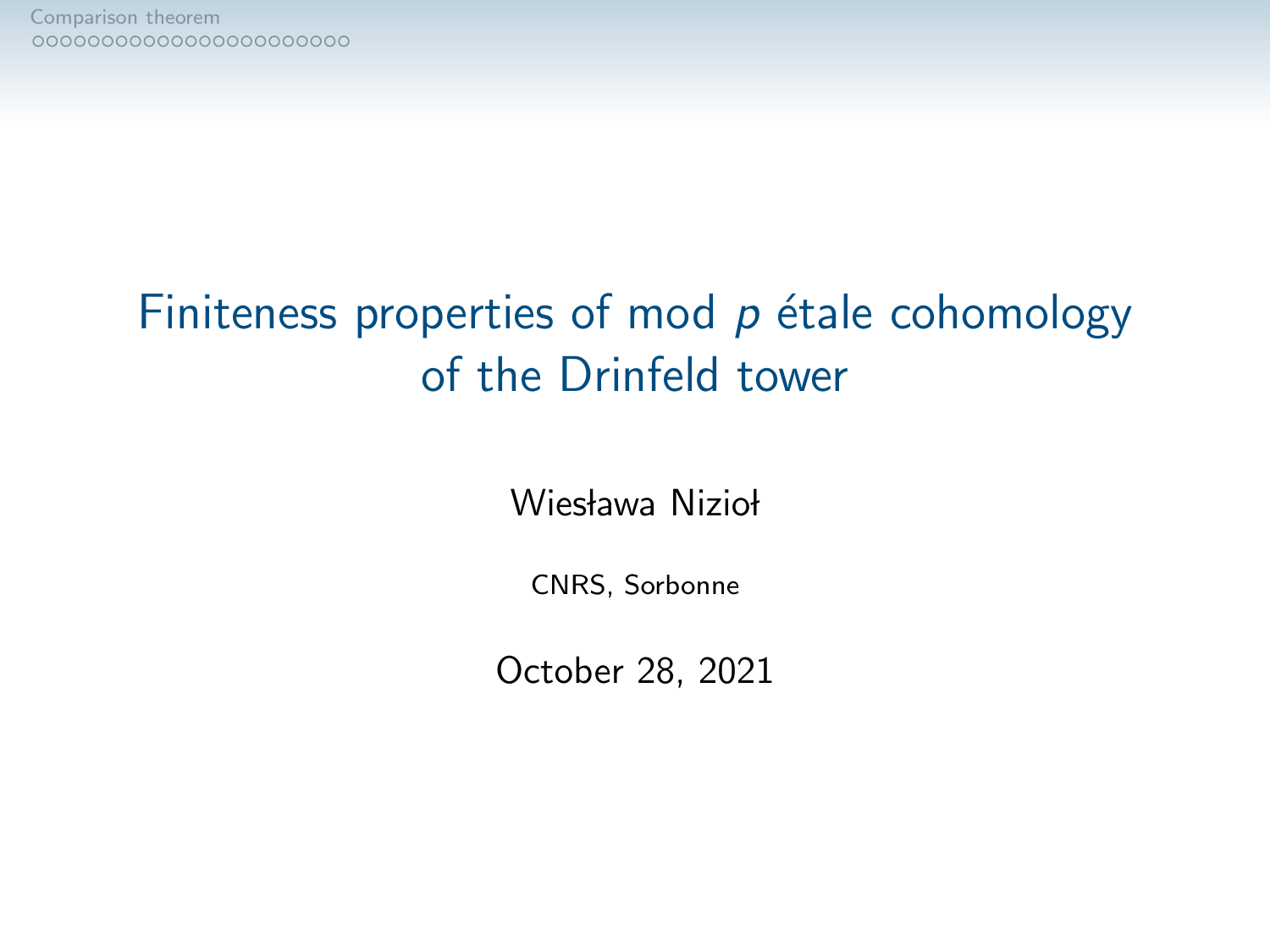Based on a joint work with Pierre Colmez and Gabriel Dospinescu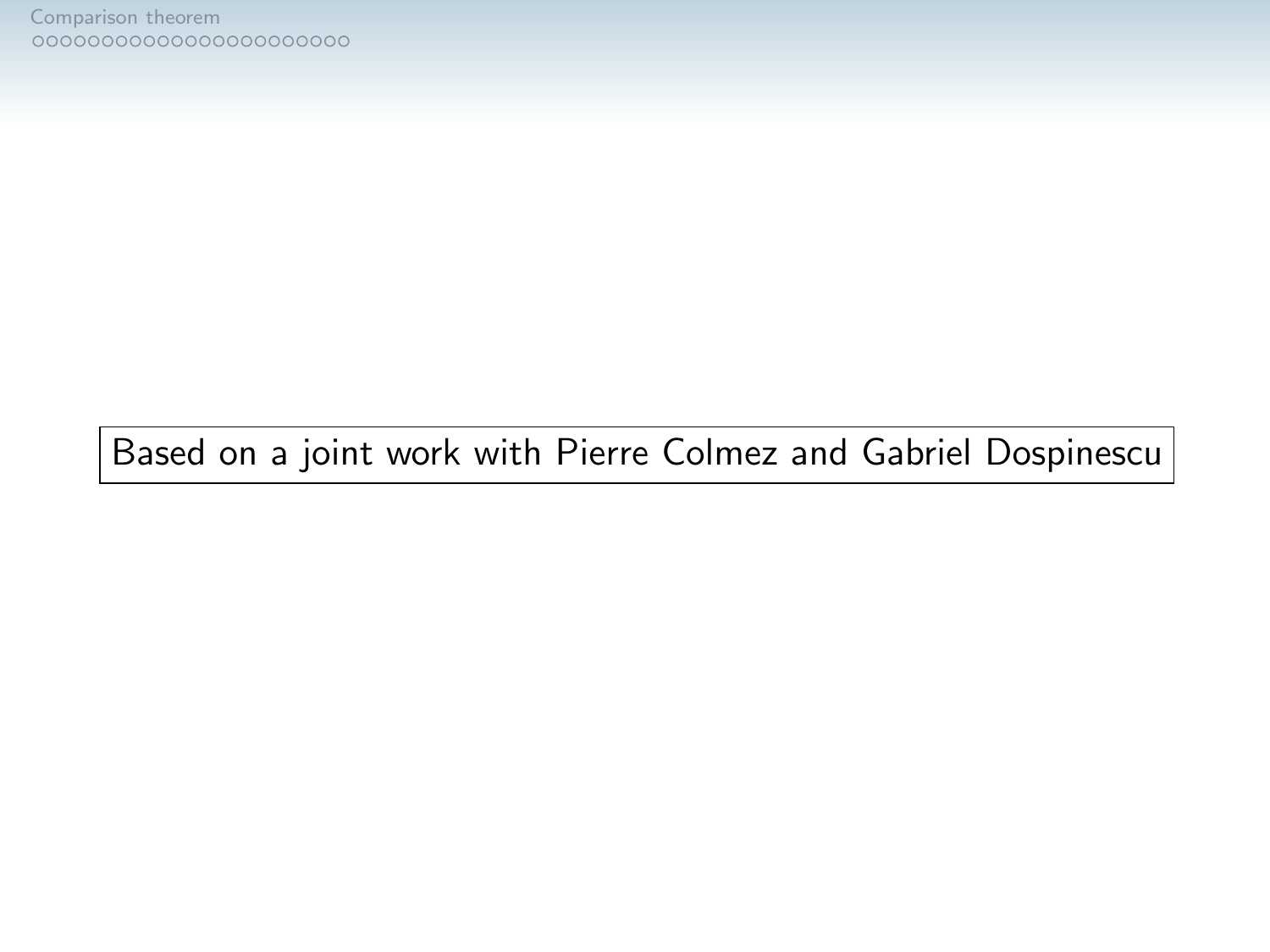#### **Notation**

- <span id="page-2-0"></span>•  $[F: \mathbf{Q}_p] < \infty$ ,  $\mathscr{O}_F$  – integers,  $\varpi$  – unif.;  $C = \mathbf{C}_p$
- $[L: \mathbf{Q}_p] < \infty$  coefficients
- $\bullet\; \; G = {\rm GL}_2(F),\; \check G = D^\times,\; D$  quaternion algebra over  $F$
- Drinfeld space:  $\mathbb{H}_F := \mathbb{P}_F \setminus \mathbb{P}(F)$ ;  $\mathbb{H} := \mathbb{H}_{F,C}$ , action of  $\mathscr{G}_F$ , G
- Drinfeld tower:  $\exists \mathcal{M}_{\text{Dr},\infty} = {\mathcal{M}_n}_n$  of coverings of  $\mathbb{H}$ :

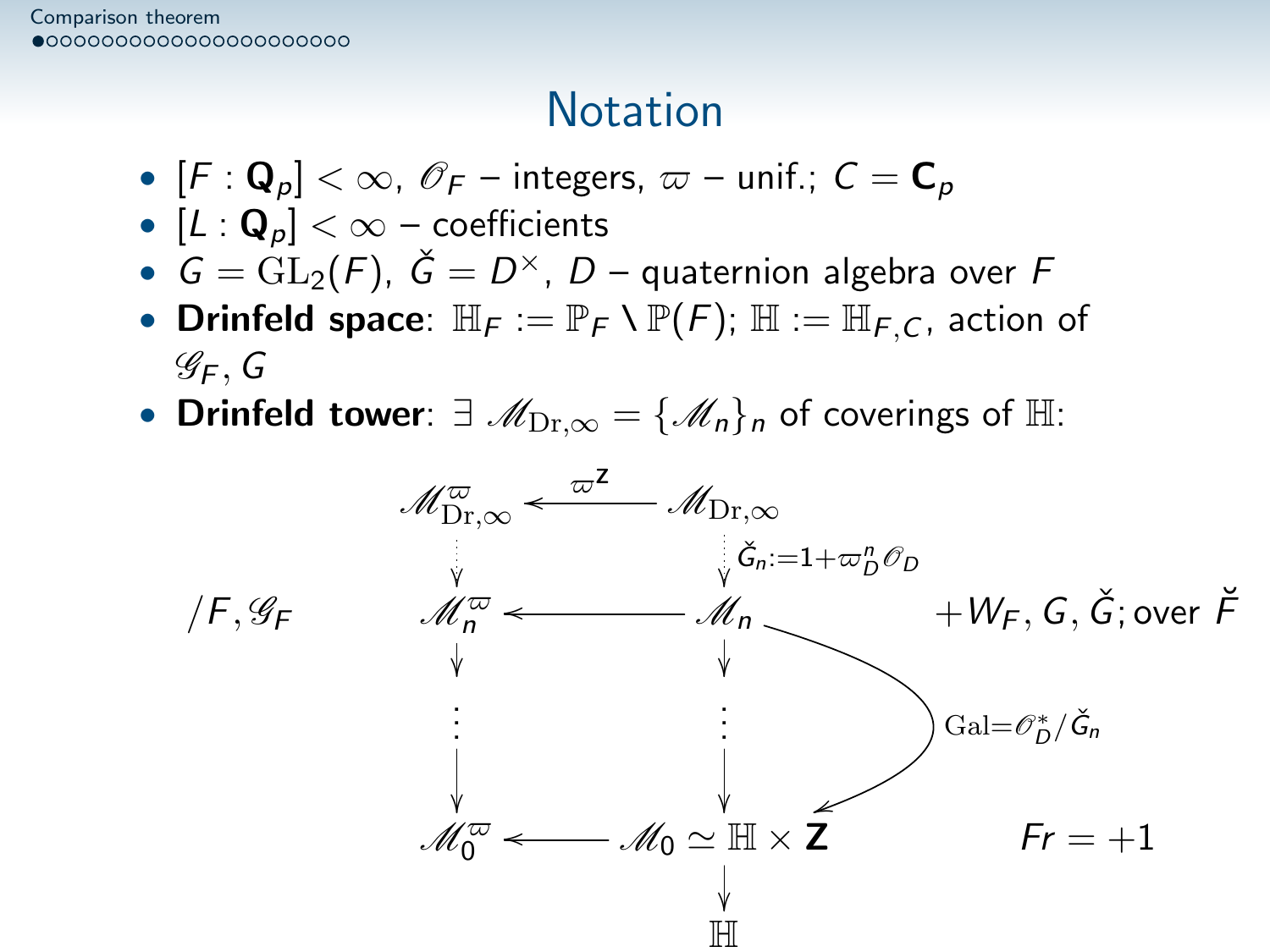#### Local factorization

 $F = \mathbf{Q}_p$ . Fix *n*. Interested in:

$$
H^1_{\mathrm{\acute{e}t}}(\mathscr{M}^{\mathcal{P} }_{n, \overline{{\bf Q}}_{\rho}}, L(1)):= (\varprojlim_k \varinjlim_{K/\bar{{\bf Q}}_{\rho}} H^1_{\mathrm{\acute{e}t}}(\mathscr{M}^{\mathcal{P} }_{n,K}, \mathscr{O}_L(1)/\rho^{k}))[1/\rho]
$$

The canonical map

$$
H^1_{\mathrm{\acute{e}t}}(\mathcal{M}^p_{n, \overline{\mathbf{Q}}_p}, \mathcal{O}_L(1)) \rightarrow H^1_{\mathrm{\acute{e}t}}(\mathcal{M}^p_n, \mathcal{O}_L(1))
$$

• is injective.

- identifies the image with pro-smooth elements under the action of  $\mathscr{G}_{\mathbf{Q}_{p}}$ .
- The image is  $p$ -saturated.
- Is the image dense?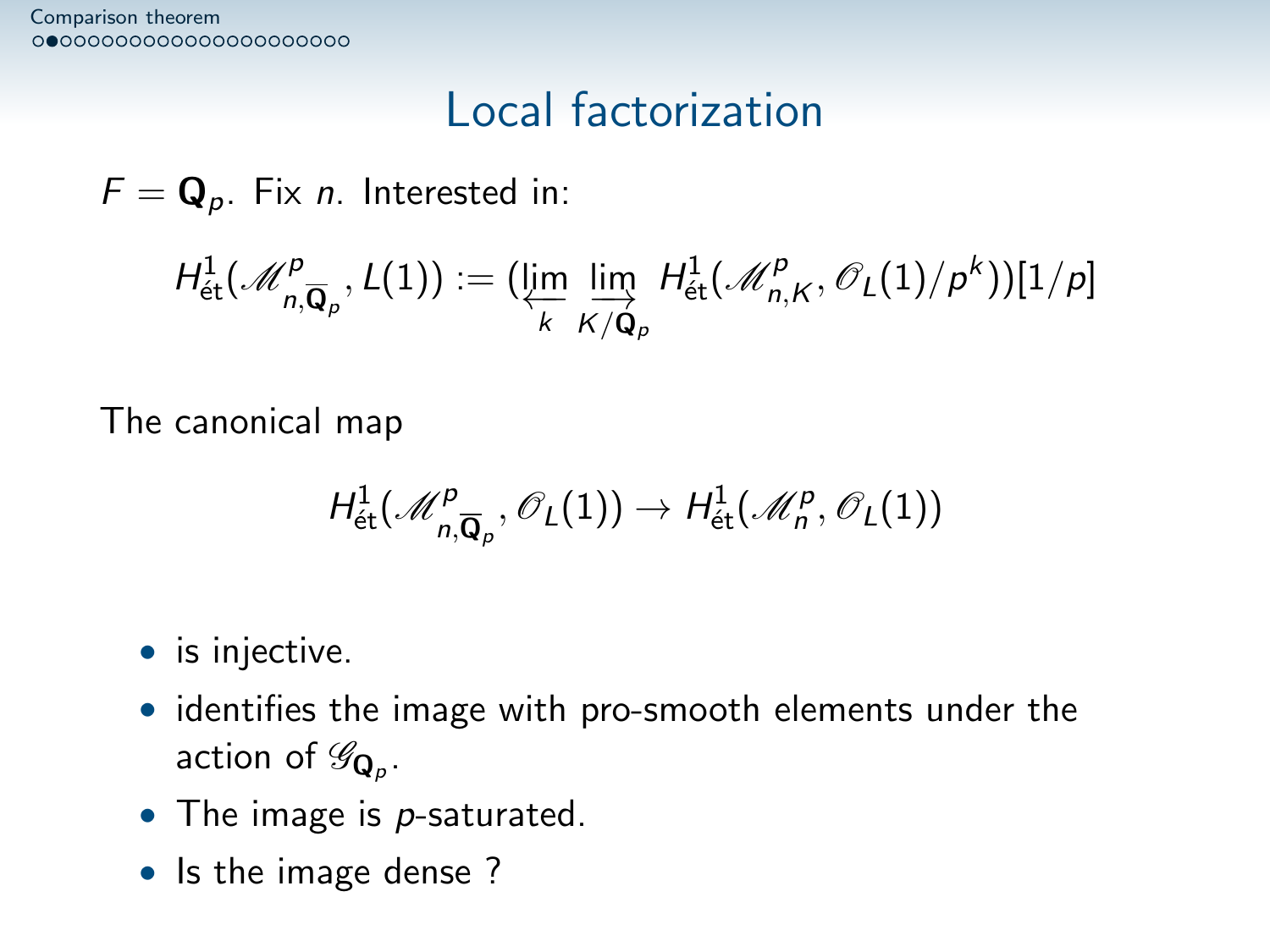#### Factorization, cont.

 $D_n^* := D^* / p^{\mathsf{Z}} (1 + \varpi_D^n \mathscr{O}_D)$ ; fix a smooth  $\sigma \in \operatorname{Irr}_L(D_n^*)$  of dim  $> 1$ .

Theorem (Factorization) We have a decomposition

$$
\mathrm{Hom}_{D^*}(\sigma,H^1_{\text{\'et}}(\mathscr{M}_{n, \overline{\mathbf{Q}}_p},L(1)))\simeq \widehat{\bigoplus_{\rho}} \Pi(\rho)^* \widehat{\otimes}_{R_{\rho}} R_{\rho}^* \otimes_{R_{\rho}} V_{\rho}
$$

Here:

- $\rho : \mathscr{G}_{\mathbf{Q}_p} \to \mathrm{GL}_2(k_L)$  semisimple Galois repr.
- $R_\rho$ : a quotient of  $R_{\rm trf}^{\rm ps}$  $\int_{\text{tr}(\rho)}^{\rho s}[1/\rho];$  if  $\text{End}(\rho)=k_L$  then it is the Kisin ring that classifies de Rham deformations of  $\rho$ , with weights 0, 1, and with WD given by classical  $JL(\sigma)$ ;
- $\bullet\; \; V_{\rho}\!\!: \; R_{\rho}\!\!$ -module, free of rank 2 with an action of  $\mathscr{G}_{\mathbf{Q}_{\rho}}$  (in good cases: Kisin's universal Galois representation).
- $\Pi(\rho)^*$ : pLL in families: interpolates  $\Pi^*(\rho_X)$ 's as quotients.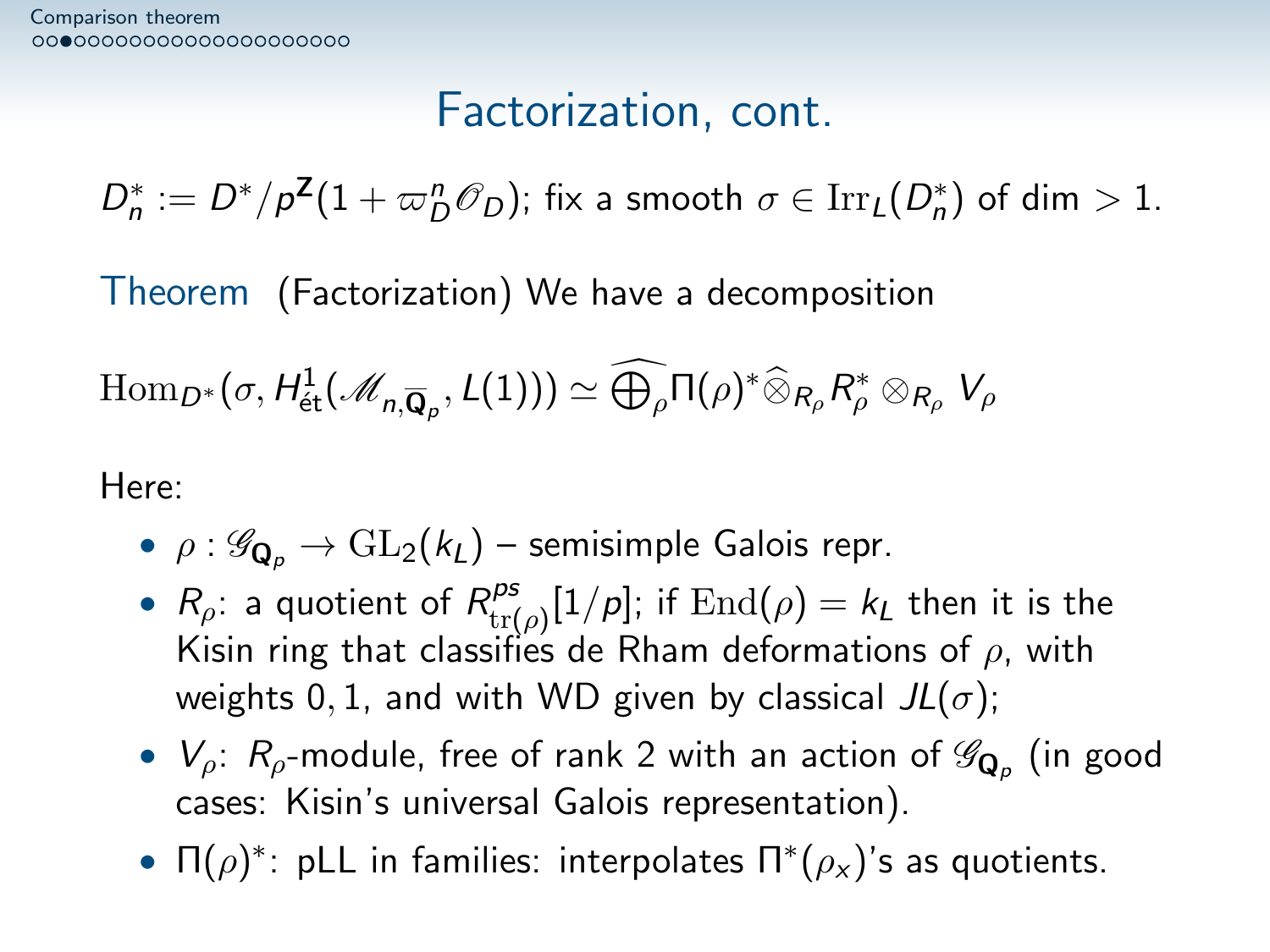## Factorization, cont.

#### Proof

(1) Key new input: Show that  $H^1_{\text{\'et}}(\mathscr{M}^p_{n,K},\mathsf{F}_p)$  is a compact representation of  $G$ , of **finite length** (more precisely, dual of a smooth representation, of finite length as a  $\mathbb{Z}_p[G]$ -module)

(2) Use: (a) Gabriel's bloc decomposition for  $H^1_{\text{\'et}}(\mathscr{M}^p_{n,K},\mathsf{F}_p)$ (b) Paškūnas local  $R = T$  theorem (c) the "pointwise" computations of  $H^1_{\text{\'et}}(\mathscr{M}^p_{n,K},\mathbf{Q}_p)$  in CDN1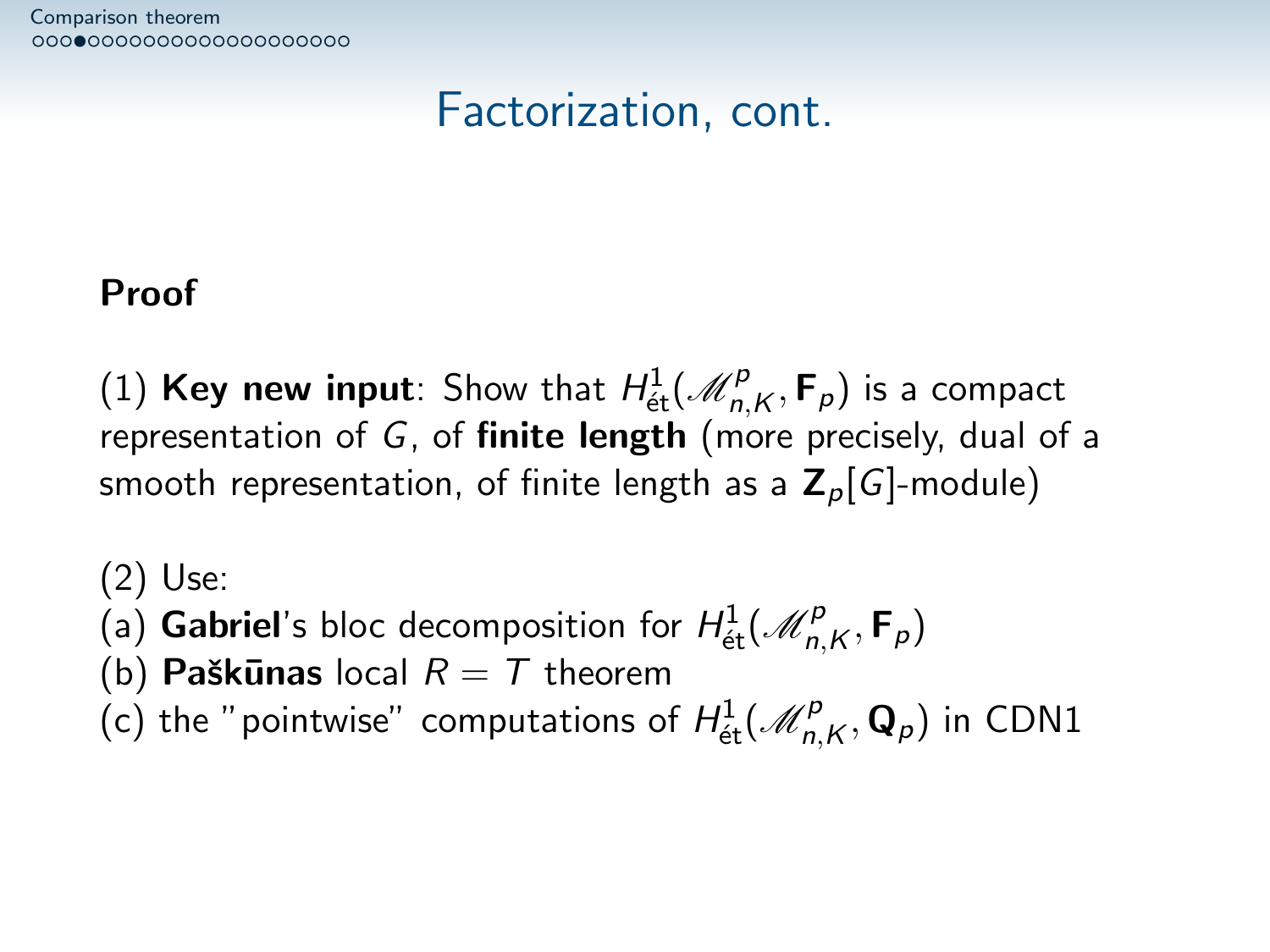#### Finiteness theorems

Theorem Let  $[K:F] < \infty$ ,  $X_K := \mathscr{M}_{n,K}^{\varpi}$ . Then

- $H^1_{\text{\'et}}(X_K,\mathsf{F}_p)^\vee$  is a smooth repr. of  $G=\mathrm{GL}_2(F)$ ;
- $H^1_{\text{\'et}}(X_K,\mathbf{F}_p)^\vee$  is of finite presentation;
- if  $F = \mathbf{Q}_p$ ,  $H^1_{\text{\'et}}(X_K, \mathbf{F}_p)^\vee$  is of finite length;
- $\bullet\,$  if  $F\neq \mathbf{Q}_p$ , and  $n\geq 1$ , then  $H^1_{\text{\'et}}(X_{\mathsf{K}},\mathsf{F}_p)^\vee$  is neither admissible nor of finite length.

In applications we use the following version:

Corollary Let  $[L: \mathbf{Q}_p] < \infty$ ,  $X_C := \mathscr{M}_n^{\varpi}$ ,  $\bar{\rho} : \mathscr{G}_F \to \mathrm{GL}_2(k_L)$  – cont. repr. Then

- $\operatorname{Hom}_{\mathscr{G}_F}(\bar{\rho},H^1_{\text{\'et}}(X_C,k_L))^{\vee}$  is a smooth repr. of  $G;$
- $\text{Hom}_{\mathscr{G}_{\digamma}}(\bar{\rho},H^1_\text{\'et}(X_C,k_L))^{\vee}$  is of finite presentation;
- if  $F = \mathbf{Q}_p$ ,  $\mathrm{Hom}_{\mathscr{G}_{\mathbf{Q}_p}}(\bar{\rho}, H^1_\mathrm{\acute{e}t}(X_C,k_L))^{\vee}$  is of finite length.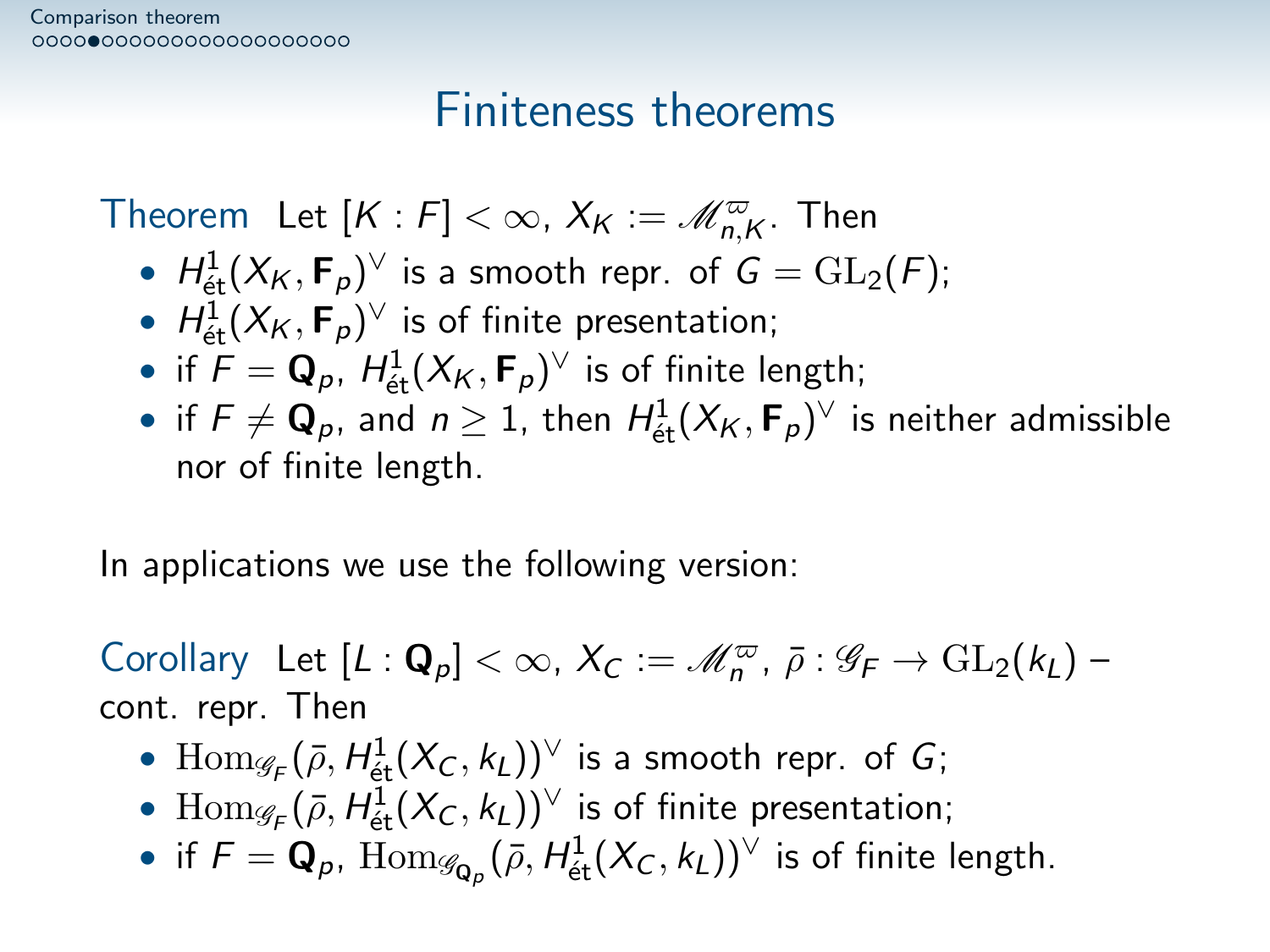## Smooth repr. of  $GL_2(Q_p)$ , after Barthel-Livné, Breuil

**Notation**:  $G = GL_2(\mathbf{Q}_p)$ ,  $B$  – upper Borel,  $Z \simeq \mathbf{Q}_p^*$  – center,  $K = GL_2(\mathbf{Z}_n)$ .

• Serre weight: irred.  $k_1$ -repr. of K. Has form:

 $\text{Sym}^r(k_L^2) \otimes \det^a, \quad (r, a) \in \{0, 1, \ldots, p - 1\} \times \{0, 1, \ldots, p - 2\}$ 

 $\bullet$   $\sigma$  – Serre weight,  $\delta: Z \rightarrow k^*_L$  – smooth character compatible with  $\sigma$ .

$$
I(\sigma):=\operatorname{c-Ind}_{KZ}^G(\sigma).
$$

- $\text{End}_G(I(\sigma)) \simeq k_I[T]$ ,  $T$  Hecke operator
- $I(\sigma)$  free module over  $k_I[T]$ .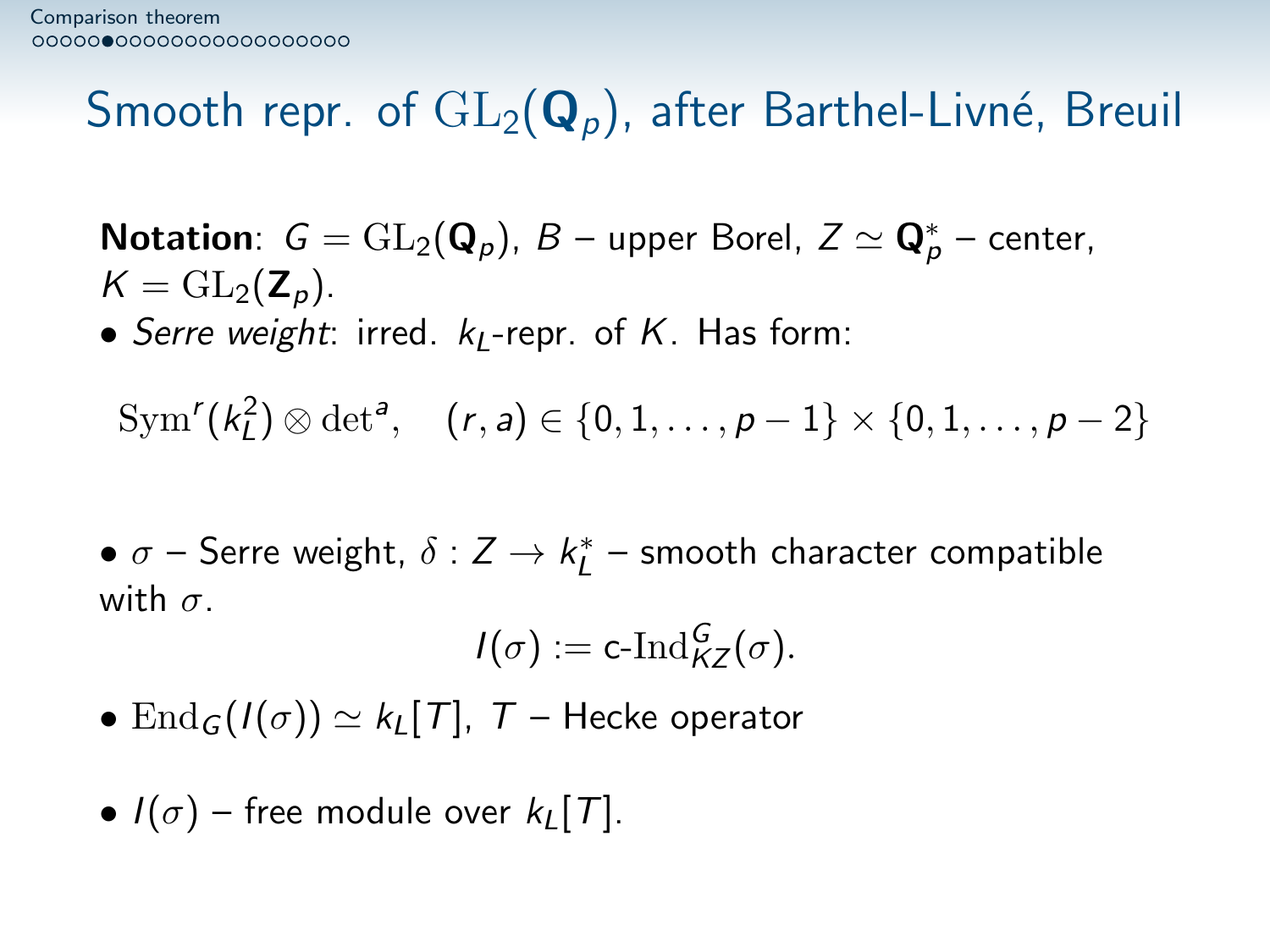### Classification of Barthel-Livn´e and Breuil

Smooth irreducible repr. of G over  $\overline{F}_p$  with a central character:

- $\bullet$  smooth characters  $\delta: \mathsf{G} \to \overline{\mathsf{F}}_{\mathsf{G}}^*$ p .
- $\bullet$  Principal series  $\operatorname{Ind}_B^G(\chi_1 \otimes \chi_2), \, \chi_1 \neq \chi_2$  smooth characters of  $\mathbf{Q}_p^*$ .
- $\bullet$  special series  $\mathrm{St} \otimes \delta$ , with Steinberg  $\mathrm{St} = \mathrm{Ind}_{B}^G(1 \otimes 1)/{\bf 1}$
- supersingular representations  $I(\sigma)/(T)$ ; a finite number of them.

#### Remarks:

(1) All are admissible even though we did not impose it (false for some  $GL_2(F)$ ,  $F \neq \mathbf{Q}_p$  – counterexamples by **Daniel Le**) (2) works for  $GL_2(F)$ , by Barthe-Livné, with the exception of finite number of supersingulars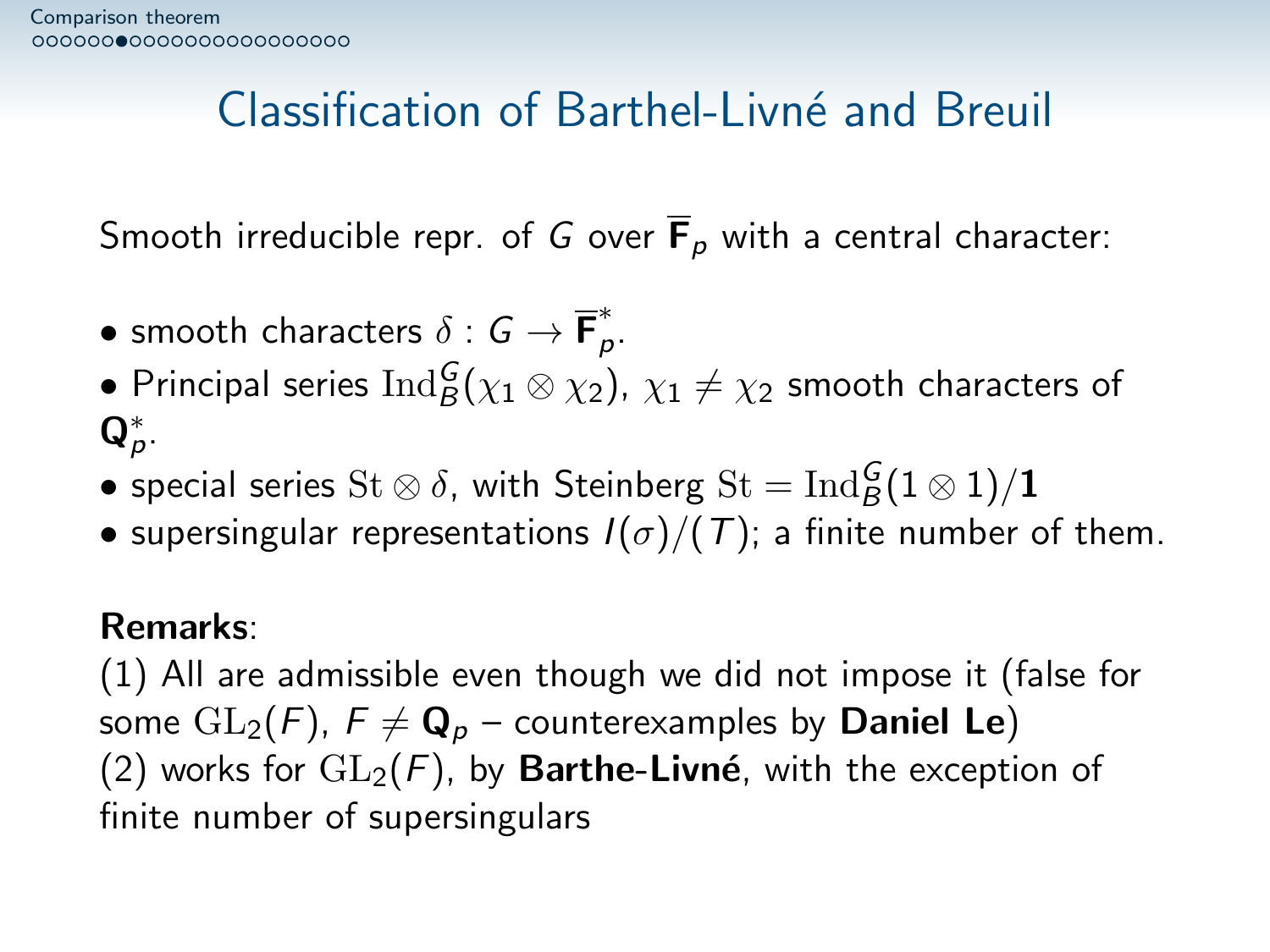## Representations of finite presentation

 $G$  – locally profinite group,  $k<sub>L</sub>$  – coefficients

Definition  $\pi$  – smooth repr. of G.

- $\pi$  is of finite type  $=\pi$  is a ft  $k_L[G]$ -module. Equivalently,  $\pi$  is a quotient of c- $\operatorname{Ind}^G_{\mathcal{K}}(\sigma)$  for a smooth fin. dim. repr.  $\sigma$  of a compact open  $K \subset G$ .
- $\pi$  is of finite presentation =  $\exists$  a short exact sequence of  $k_1$ -modules

$$
\mathsf{c}\text{-}\mathrm{Ind}_{\mathcal{K}_1}^G(\sigma_1) \rightarrow \mathsf{c}\text{-}\mathrm{Ind}_{\mathcal{K}_2}^G(\sigma_2) \rightarrow \pi \rightarrow 0
$$

for compact open  $K_1, K_2 \subset G$  and finite dimensional  $\sigma_1, \sigma_2$ .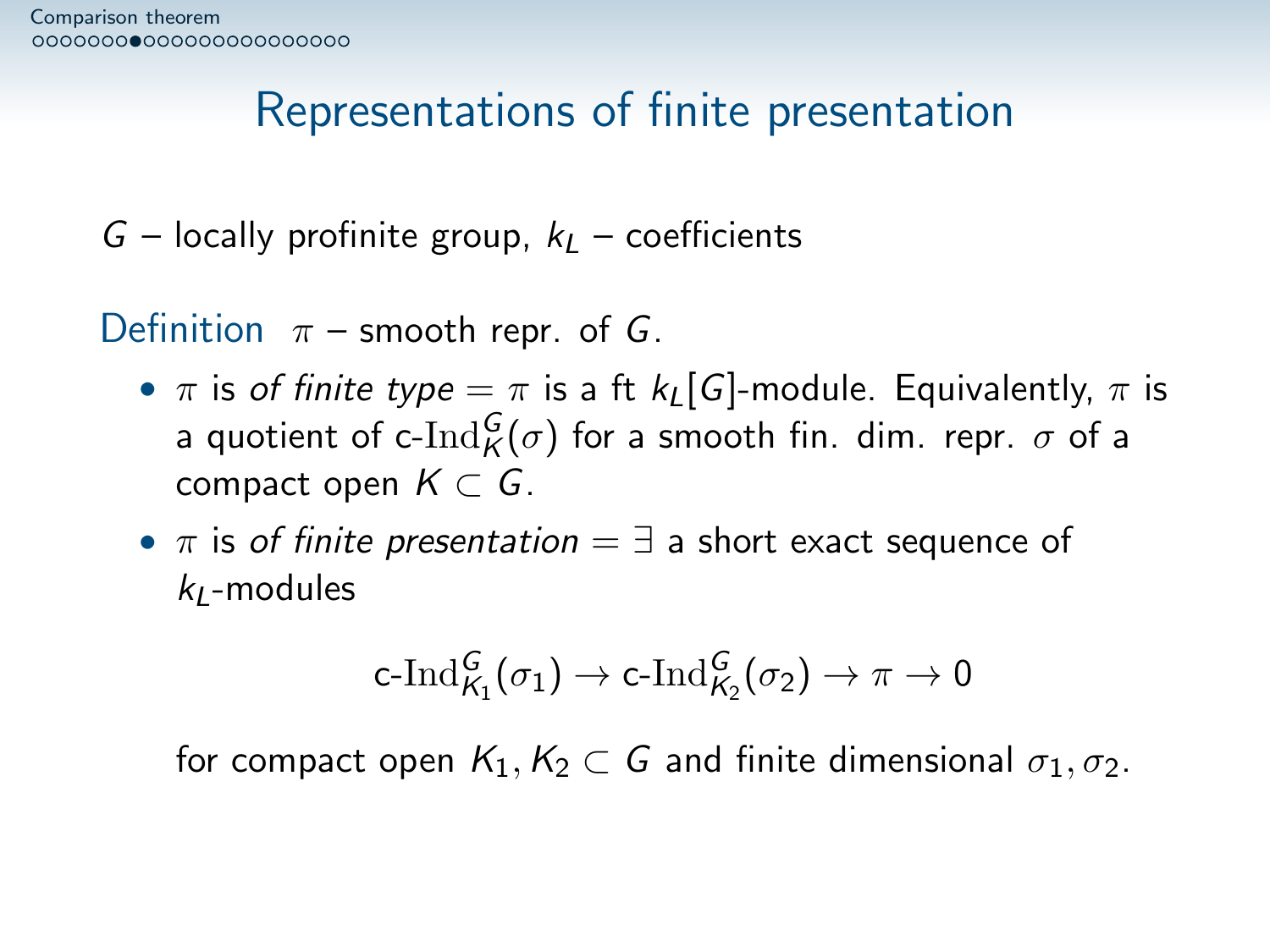## Representations of finite presentation, cont.

 $k_1$  – coefficients

 $\bullet$  Shotton: If  $G=G':=\operatorname{GL}_2(F)/\varpi_F^{\mathbf{Z}}\Rightarrow$  the category of repr. of fin. pres. is abelian, closed under extensions (in smooth repr.).

• Schraen, Wu: if  $F \neq \mathbf{Q}_p$ , supersingular repr. of  $GL_2(F)$  are not of finite presentation.

• Vignéras: smooth, admissible repr. of  $GL_2(F)$ , of finite presentation is finite length and all its subquotients are admissible.

Corollary  $F \neq \mathbf{Q}_p$ .  $\pi$  – representation of  $GL_2(F)$  of finite presentation. If  $\pi$  has an irreducible supersingular subquotient, then  $\pi$  is neither admissible nor of finite length.

• CDN: If  $\mathsf{F}\neq \mathsf{Q}_p$ ,  $H^1_{\text{\'et}}(\mathscr{M}^\varpi_{n,\mathsf{K}},\mathsf{F}_p)^\vee$  is of finite presentation and has irreducible supersingular subquotients hence it can not be admissible or of finite length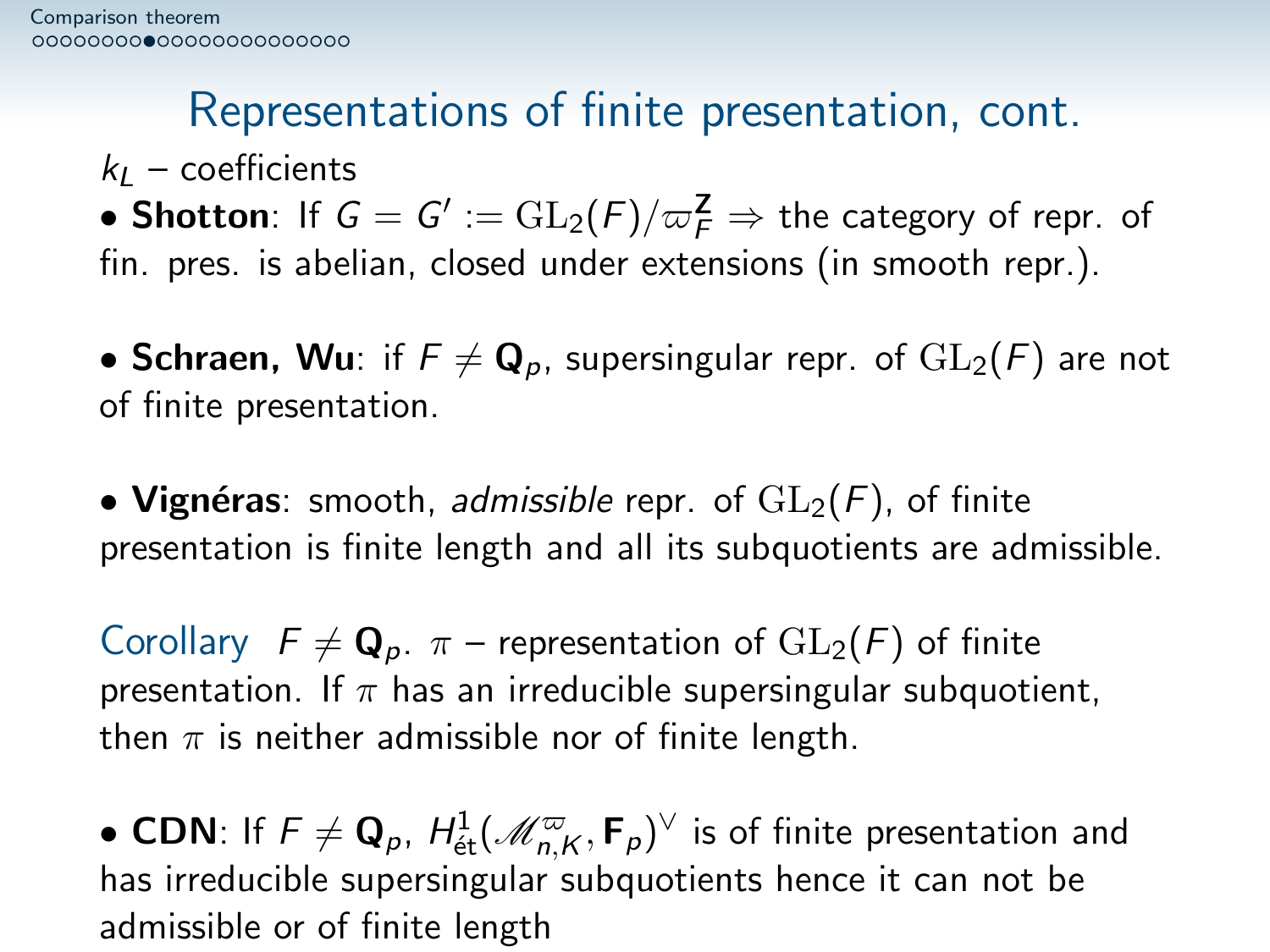# $H^1_{\text{\'et}}(\mathscr{M}^{\varpi}_{n,\mathsf{K}},\mathsf{F}_p)^\vee$  is smooth, fin. pres.

#### Step 1

- Can pass to a finite extension of  $K$
- $\bullet$  Can assume  $\exists$  equivariant semistable (formal) model  $X$  of  $\mathscr{M}_{n,K}^{\varpi}$ over  $\mathscr{O}_K$

• Y – special fiber of X.  $\exists$  a sequence of closed (resp. open) subschemes  $\varUpsilon_s, s\in {\sf N},$  (resp.  $\,U_s, s\in {\sf N})$  of  $\,Y\,$  such that: (i)  $Y_s$  is a union of finite number of irreducible components, (ii)  $Y_s \subset U_s \subset Y_{s+1}$  and their union is Y, (iii) the tubes  $\{U_{\mathsf{s},\eta}:=]U_{\mathsf{s}}[\chi\}, \mathsf{s}\in\mathsf{N},$  form a Stein covering of  $X_{\mathsf{K}}.$ Equip  $X, Y, U_s, Y_s$  with log-structures induced from Y. Step 2 і $j\equiv H^i$ ited and a state

$$
E_2^{i,j} = H_{\text{\'et}}^i(Y, \mathrm{R}^j \Psi \mathbf{F}_p) \Rightarrow H_{\text{\'et}}^{i+j}(X_K, \mathbf{F}_p)
$$

⇒

 $0\to H^1_{\mathrm{\acute{e}t}}(Y,\mathrm{R}^0\Psi\mathsf{F}_\rho)\to H^1_{\mathrm{\acute{e}t}}(X_K,\mathsf{F}_\rho)\to H^0_{\mathrm{\acute{e}t}}(Y,\mathrm{R}^1\Psi\mathsf{F}_\rho)\to H^2_{\mathrm{\acute{e}t}}(Y,\mathrm{R}^0\Psi\mathsf{F}_\rho$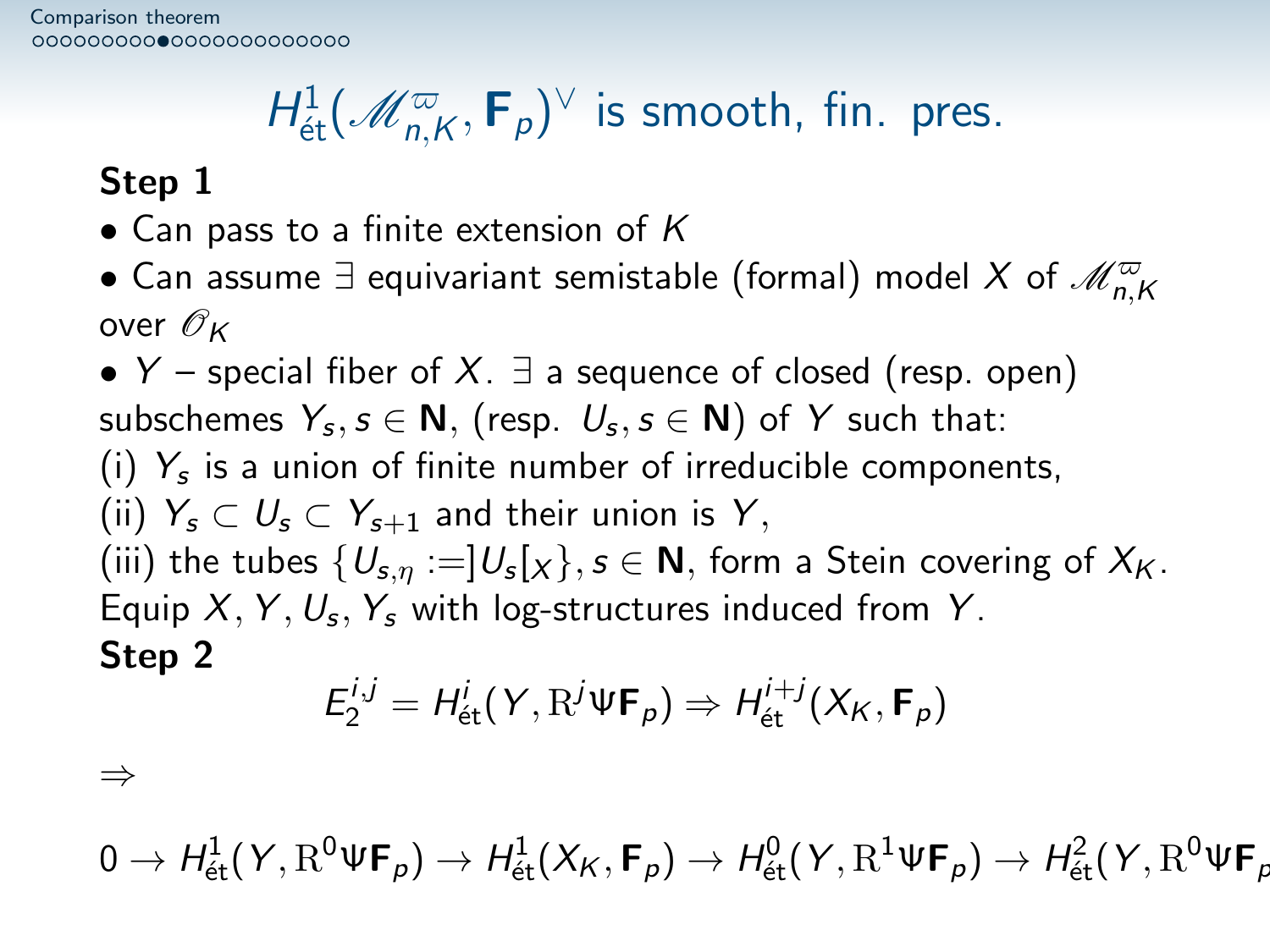Claim: all groups are profinite use **Bloch-Kato-Hyodo** filtration on  $\mathscr{F} := \mathrm{R}^1 \Psi \mathbf{F}_p$ :

$$
0=\mathscr{F}_d\subset\ldots\subset\mathscr{F}_1\subset\mathscr{F}_0=\mathscr{F},
$$

such that

• For 
$$
r > 0
$$
,  $\mathscr{F}_r/\mathscr{F}_{r+1}$  are  $\mathscr{O}_Y$ ,  $\Omega^1_{Y/k}$ , or  $\mathscr{O}_Y/Z^0_{Y/k}$ .

• For  $r = 0$ , we have an exact sequence

$$
0\to \mathbf{F}_\rho\to \mathscr{F}_0/\mathscr{F}_1\to \Omega^1_{Y/k,\log}\to 0.
$$

Moreover

$$
0 \to \mathscr{O}_Y \xrightarrow{\varphi} \mathscr{O}_Y \to \mathscr{O}_Y/Z_{Y_k}^0 \to 0,
$$
  

$$
0 \to \Omega_{\log}^1 \to \Omega_{Y/k}^1 \xrightarrow{C-1} \Omega_{Y/k}^1 \to 0,
$$
  

$$
0 \to \mathbf{F}_p \to \mathscr{O}_Y \xrightarrow{1-\varphi} \mathscr{O}_Y \to 0
$$

• Category PF is abelian  $\Rightarrow$  it suffices to show that  $\{H_{\mathrm{\acute{e}t}}^{i}(U_{\mathsf{s}},\Omega_{\mathsf{s}}^{j}% (\theta_{\mathsf{s}}))\}_{i,j=1}^{N}$  $\{Y_{\gamma/k})\}_{s}$  is profinite, for  $j=0,1$  and all  $i.$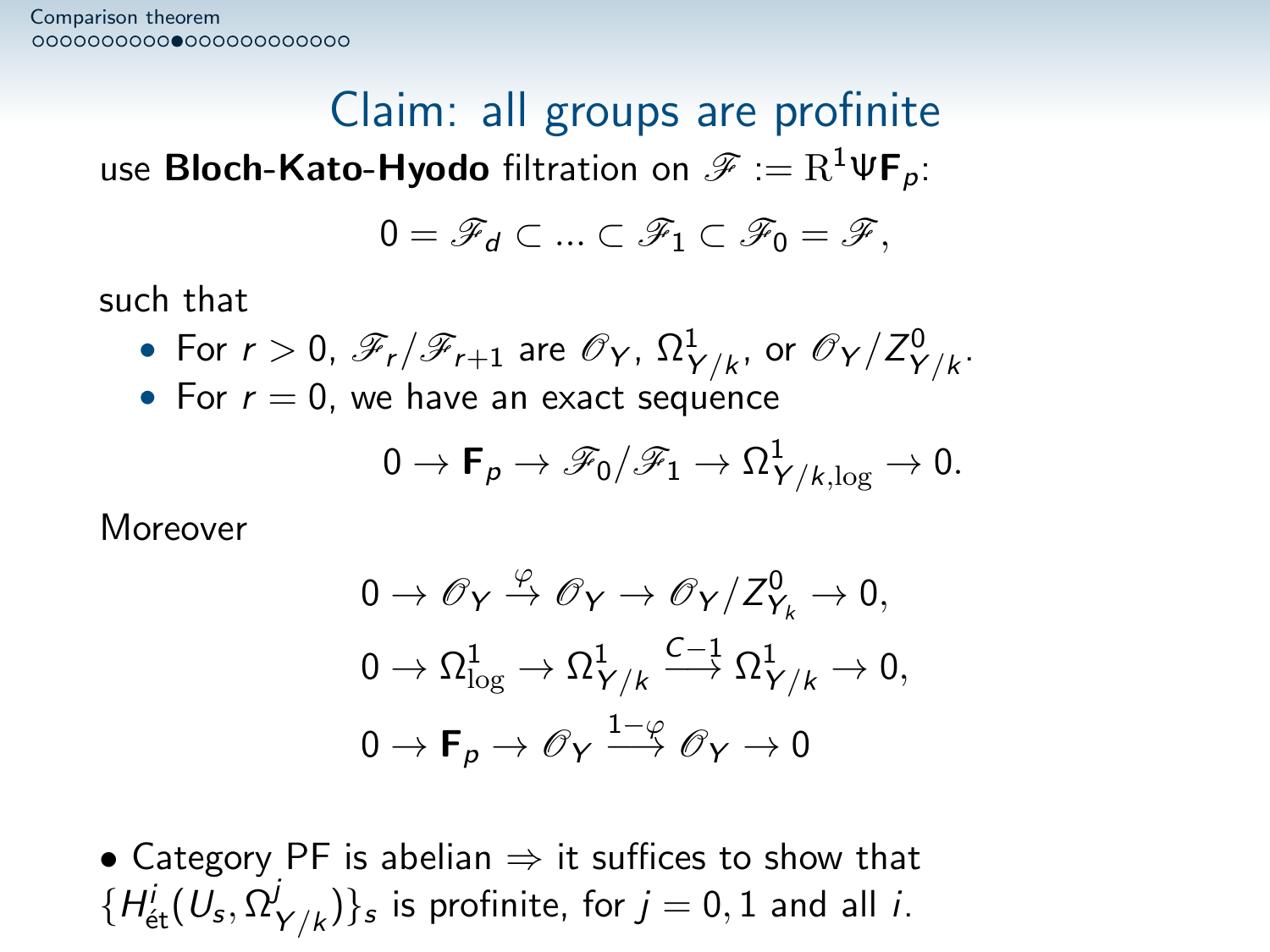#### Claim: all groups are profinite, cont.

- But  $\{H_{\mathrm{\acute{e}t}}^{i}(U_{\mathrm{s}},\Omega_{\mathrm{s}}^{j}% (\theta_{\mathrm{c}}))\}_{i,j\in\mathbb{Z}_{+}^{d},\left| i\right| \leq n}$  $\{(\mathcal{Y}_{\gamma/k})\}_{\mathcal{S}} \simeq \{H_{\mathrm{\acute{e}t}}^i(\mathcal{Y}_{\mathcal{S}},\Omega^j_{\mathcal{Y}/k}\otimes_{\mathscr{O}_Y}\mathscr{O}_{\mathcal{Y}_{\mathcal{S}}})\}_{\mathcal{S}}$
- $\bullet$   $H^i_{\mathrm{\acute{e}t}}(Y_s,\Omega^j_{Y/k} \otimes_{\mathscr{O}_Y} \mathscr{O}_{Y_s})$  is finite:
- $(1)$   $Y_s$  proper  $\widetilde{P(2)}$   $\Omega^j_{Y/k} \otimes_{\mathscr{O}_Y} \mathscr{O}_{Y_s}$  – locally free of finite rank.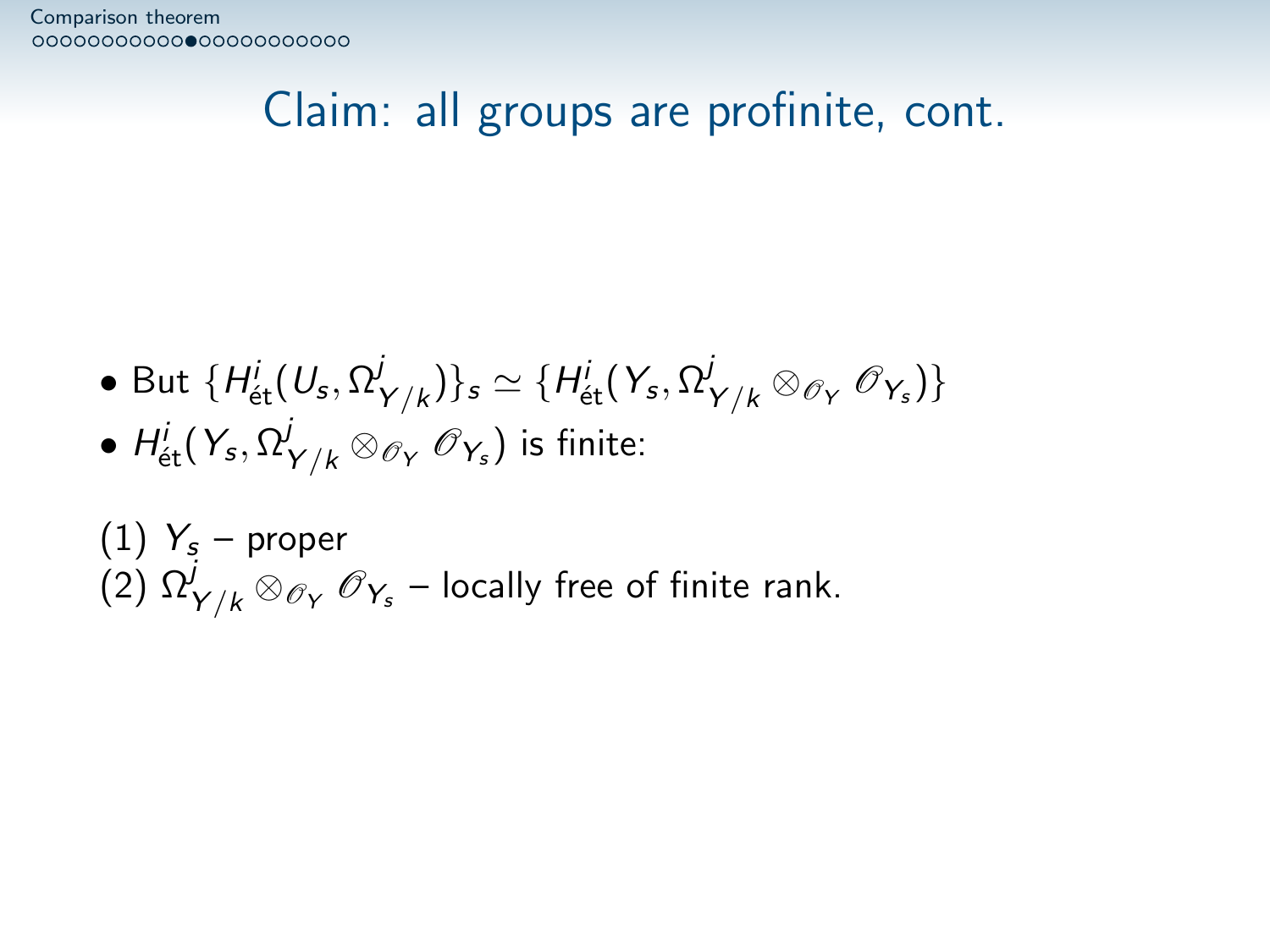#### Finite presentation, cont.

everything profinite  $\Rightarrow$  strictly exact  $(\Lambda = \mathbf{F}_p)$ :

 $0 \to H^1_{\text{\'et}}(Y, \mathrm{R}^0 \Psi \Lambda) \to H^1_{\text{\'et}}(X_K, \Lambda) \to H^0_{\text{\'et}}(Y, \mathrm{R}^1 \Psi \Lambda) \to H^2_{\text{\'et}}(Y, \mathrm{R}^0 \Psi \Lambda).$ 

Dualize:

$$
0 \leftarrow \textit{H}^{1}_{\textit{\'et}}(Y, \textit{R}^{0}\Psi\Lambda)^{\vee} \leftarrow \textit{H}^{1}_{\textit{\'et}}(X_{\textit{K}}, \Lambda)^{\vee} \leftarrow \textit{H}^{0}_{\textit{\'et}}(Y, \textit{R}^{1}\Psi\Lambda)^{\vee} \leftarrow \textit{H}^{2}_{\textit{\'et}}(Y, \textit{R}^{0}\Psi\Lambda)^{\vee}
$$

 $\Rightarrow$  It suffices to show

$$
H^1_{\text{\'et}}(Y, \mathrm{R}^0 \Psi \mathbf{F}_p)^\vee, H^0_{\text{\'et}}(Y, \mathrm{R}^1 \Psi \mathbf{F}_p)^\vee, H^2_{\text{\'et}}(Y, \mathrm{R}^0 \Psi \mathbf{F}_p)^\vee
$$

are smooth, of finite presentation.

Bloch-Kato-Hyodo filtration  $\Rightarrow$  it suffices  $H^s_{\mathrm{\acute{e}t}}(Y,\Omega^t_{Y/k})^\vee$  are smooth of finite presentation, for all s and  $t = 0, 1$ .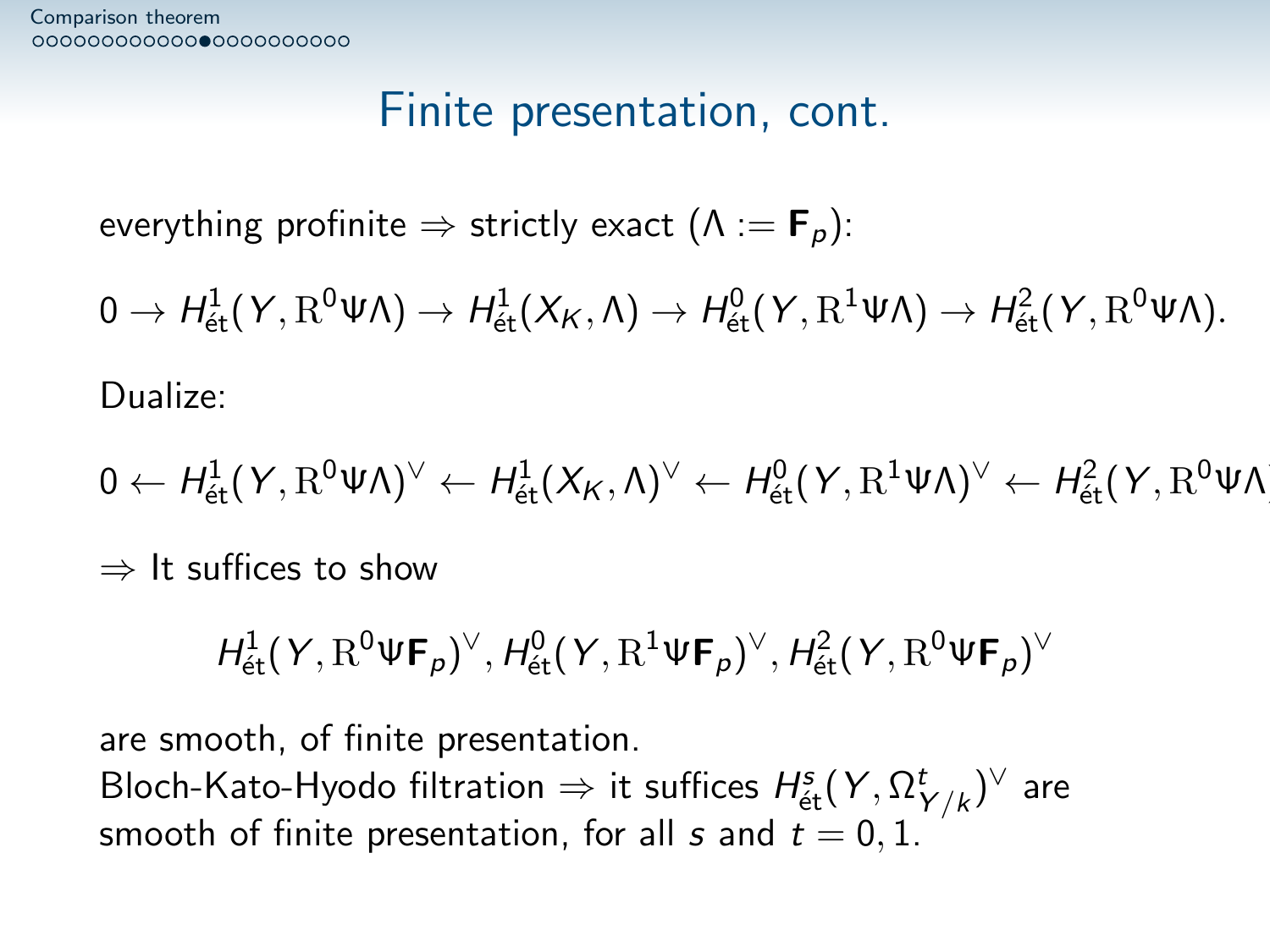### Closed Mayer-Vietoris

•  $(C_i)_{i \in J}$  irreducible components of Y. Closed Mayer-Vietoris exact sequence ,  $\mathsf{C}_{i,j}:=\mathsf{C}_{i}\cap \mathsf{C}_{j}$ 

$$
\prod_j H_{\text{\'et}}^{s-1}(C_j, \Omega_{C_j}^t) \to \prod_{i < j} H_{\text{\'et}}^{s-1}(C_{i,j}, \Omega_{C_{i,j}}^t) \to H_{\text{\'et}}^s(Y, \Omega_{Y/k}^t)
$$
\n
$$
\to \prod_j H_{\text{\'et}}^s(C_j, \Omega_{C_j}^t) \to \prod_{i < j} H_{\text{\'et}}^s(C_{i,j}, \Omega_{C_{i,j}}^t)
$$

Here:  $\Omega_{\mathsf{C}_j}^t:=\Omega_{\mathsf{Y}/\mathsf{k}}^t\otimes \mathscr{O}_{\mathsf{C}_j}$  et  $\Omega_{\mathsf{C}_{i,j}}^t:=\Omega_{\mathsf{Y}/\mathsf{k}}^t\otimes \mathscr{O}_{\mathsf{C}_{i,j}}.$ 

• it suffices to show that (for fin. dim. repr.  $W_1, W_2$  of  $K, I$ ) :

$$
\prod_j H^*_{\text{\'et}}(C_j,\Omega^t_{C_j})\simeq \operatorname{Ind}^{G'}_K(W_1^\vee),\quad \prod_{i,j} H^*_{\text{\'et}}(C_{i,j},\Omega^t_{C_{i,j}})\simeq \operatorname{Ind}^{G'}_I(W_2^\vee)
$$

• Use:

(1)  $H^*_{\text{\'et}}(C_j,\Omega^t_{C_j})$  – fin. dim. over k

- (2) The stabilizer of  $\mathsf{C}_j$  is an open subgroup
- (3) Properties of the Bruhat-Tits building of  $PGL_2(F)$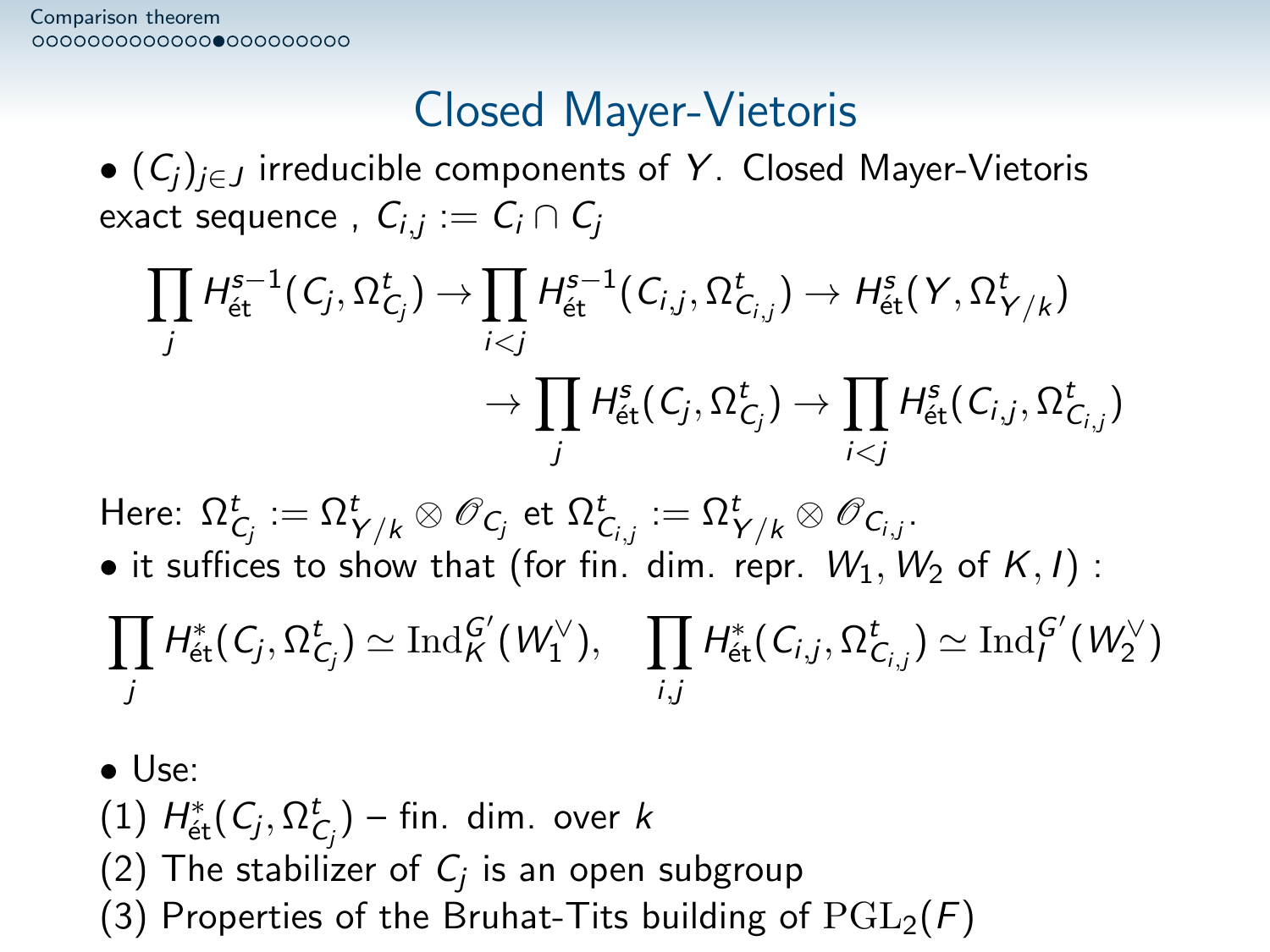# $\mathcal{F} = \mathbf{Q}_\rho, \ H^1_{\text{\'et}}(\mathscr{M}^\varpi_{n,\mathsf{K}},\mathsf{F}_\rho)^\vee$  is smooth, finite length

Step 1 Reductions:

- Can pass to a finite extension of  $K$
- Cosocle trick:

(1) shown: the G-module

$$
V:=H^1_{\text{\'et}}(\mathcal{M}^\varpi_{n,K},k_L)^\vee
$$

is smooth and of finite type.

(2) Since  $V$  is a  $G'$ -module,  $G' = G/p^{\mathsf{Z}}$ , it suffices to show that the cosocle of  $V$  has finite length,

(3) equivalently: for all smooth irreducible  $k_L[G']$ -modules  $\pi$ ,

$$
\mathrm{Hom}^{\mathrm{cont}}_{k_{L}[G']} (V, \pi) \simeq \mathrm{Hom}^{\mathrm{cont}}_{k_{L}[G']} ( \pi^{\vee}, H^{1}_{\mathrm{\acute{e}t}}(\mathcal{M}_{n,K}^{\varpi}, k_{L}) )
$$

is finite dimensional over  $k<sub>L</sub>$ , and zero for almost all  $\pi$ . **Say**: the functor  $\mathrm{Hom}_{k_L[G']}^{\mathrm{cont}}((-)^{\vee},H^1_{\text{\'et}}(\mathscr{M}_{n,K}^\varpi,k_L))$  is *finite*.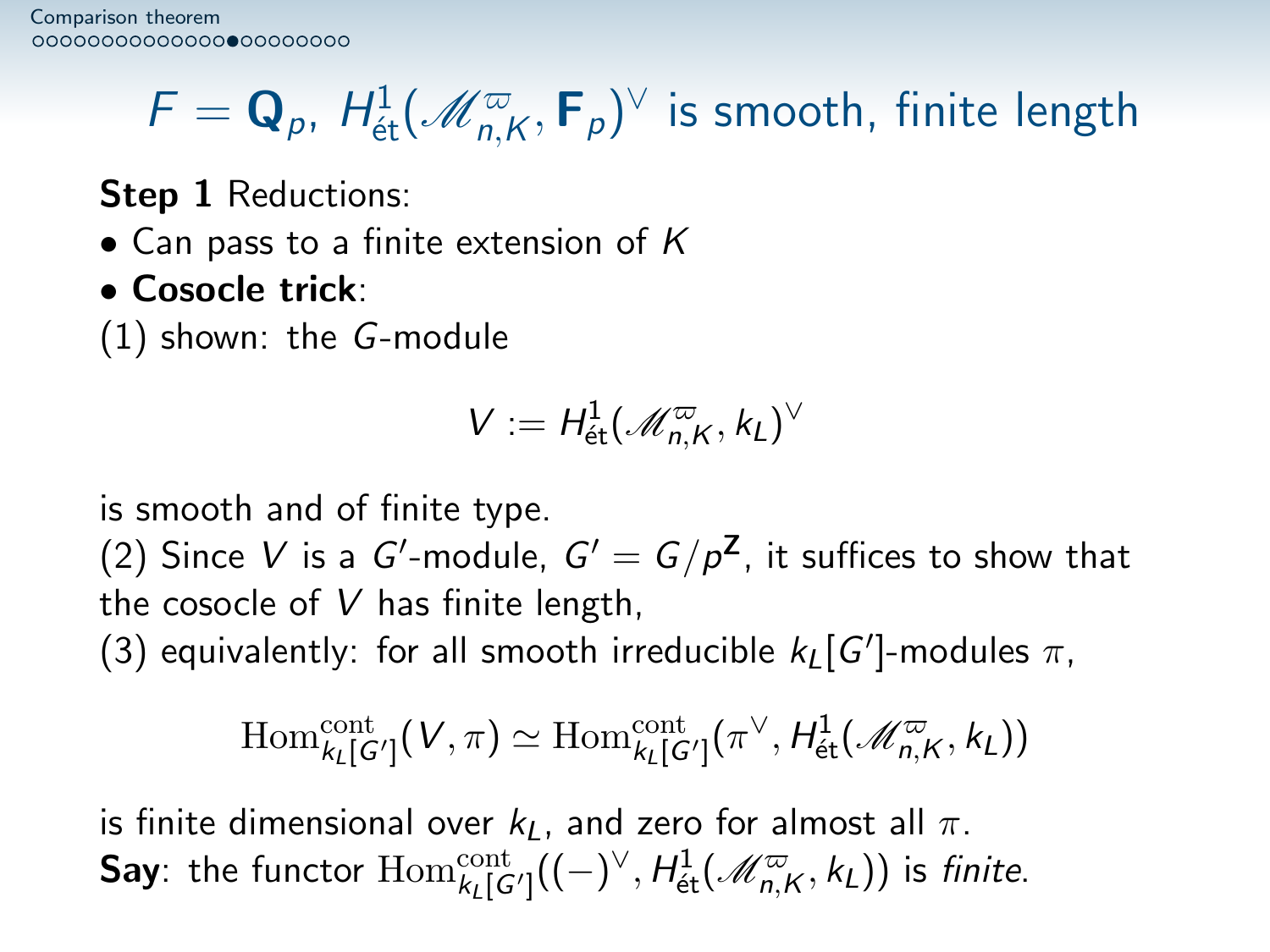[Comparison theorem](#page-2-0)<br>00000000000000000000000

# Step 2:  $\mathrm{Hom}_{k_L[G']}^{\mathrm{cont}}((-)^{\vee}, H^1_{\mathrm{\acute{e}t}}(\mathscr{M}_{n,K}^{\varpi}, k_L))$  is finite



$$
\begin{aligned} \bullet \operatorname{Hom}^{\operatorname{cont}}_{k_L[G']}&(\pi^\vee, H^1_{\text{\'et}}(\mathcal{M}^p_{n,K}, k_L)) \Rightarrow \operatorname{Hom}^{\operatorname{cont}}_{k_L[G]}(\pi^\vee, H^1_{\text{\'et}}(\mathcal{M}_{\operatorname{Dr}, \infty}, k_L))^{\mathscr{G}_K \times \check{G}_n}\\ &\Rightarrow S^1(\pi)^{W_K \times \check{G}_n} \end{aligned}
$$

• Study 
$$
S^1(\pi)^{\mathcal{G}_K \times \check{G}_n}
$$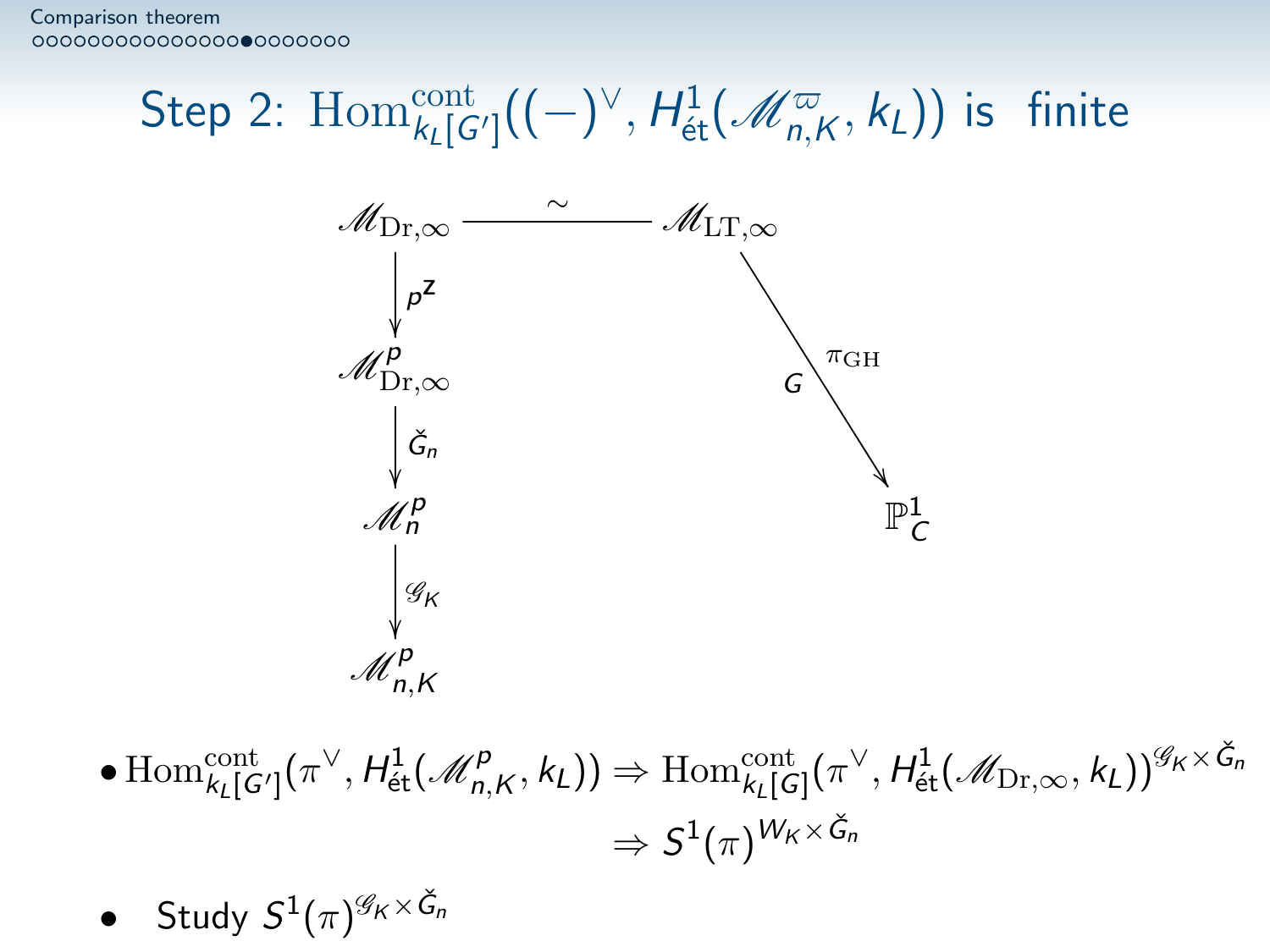## Going up the Drinfeld tower

• From  $X_K := \mathscr{M}_{n,K}^p$  to  $X_C := \mathscr{M}_n^p$ . (1) Hochschild-Serre spectral sequence  $\Rightarrow$ 

 $0 \rightarrow H^1(\mathscr{G}_\mathsf{K},\mathsf{H}^0_\mathrm{\acute{e}t}(X_\mathsf{C},k_\mathsf{L})) \rightarrow \mathsf{H}^1_\mathrm{\acute{e}t}(X_\mathsf{K},k_\mathsf{L}) \rightarrow \mathsf{H}^1_\mathrm{\acute{e}t}(X_\mathsf{C},k_\mathsf{L})^{\mathscr{G}_\mathsf{K}}.$ 

(2) apply  $\mathrm{Hom}^{\mathrm{cont}}_{k_L[G]}(\pi^\vee,-) \Rightarrow$ 

$$
\begin{aligned} 0\to\operatorname{Hom}^{\operatorname{cont}}_{k_L[G']}(\pi^\vee,H^1(\mathscr{G}_K,H^0_{\text{\'et}}(X_C,k_L)))\to\operatorname{Hom}^{\operatorname{cont}}_{k_L[G']}(\pi^\vee,H^1_{\text{\'et}}(X_K,k_L))\\ \to\operatorname{Hom}^{\operatorname{cont}}_{k_L[G']}(\pi^\vee,H^1_{\text{\'et}}(X_C,k_L))^{\mathscr{G}_K}.\end{aligned}
$$

(3) need to control

$$
\operatorname{Hom}^{\operatorname{cont}}_{k_L[G']}(\pi^\vee, H^1(\mathscr{G}_K, H^0_{\text{\'et}}(X_C, k_L)))
$$

But  $\pi_0(X_K) < \infty$   $\Rightarrow$  suffices to show  $\mathrm{Hom}_{k_L[G']}^{\mathrm{cont}}\bigl( (-)^{\vee}, H^1_{\text{\'et}}(\mathscr{M}^{\mathcal{P}}_n, k_L) \bigr)^{\mathscr{G}_{\mathcal{K}}}$  is finite.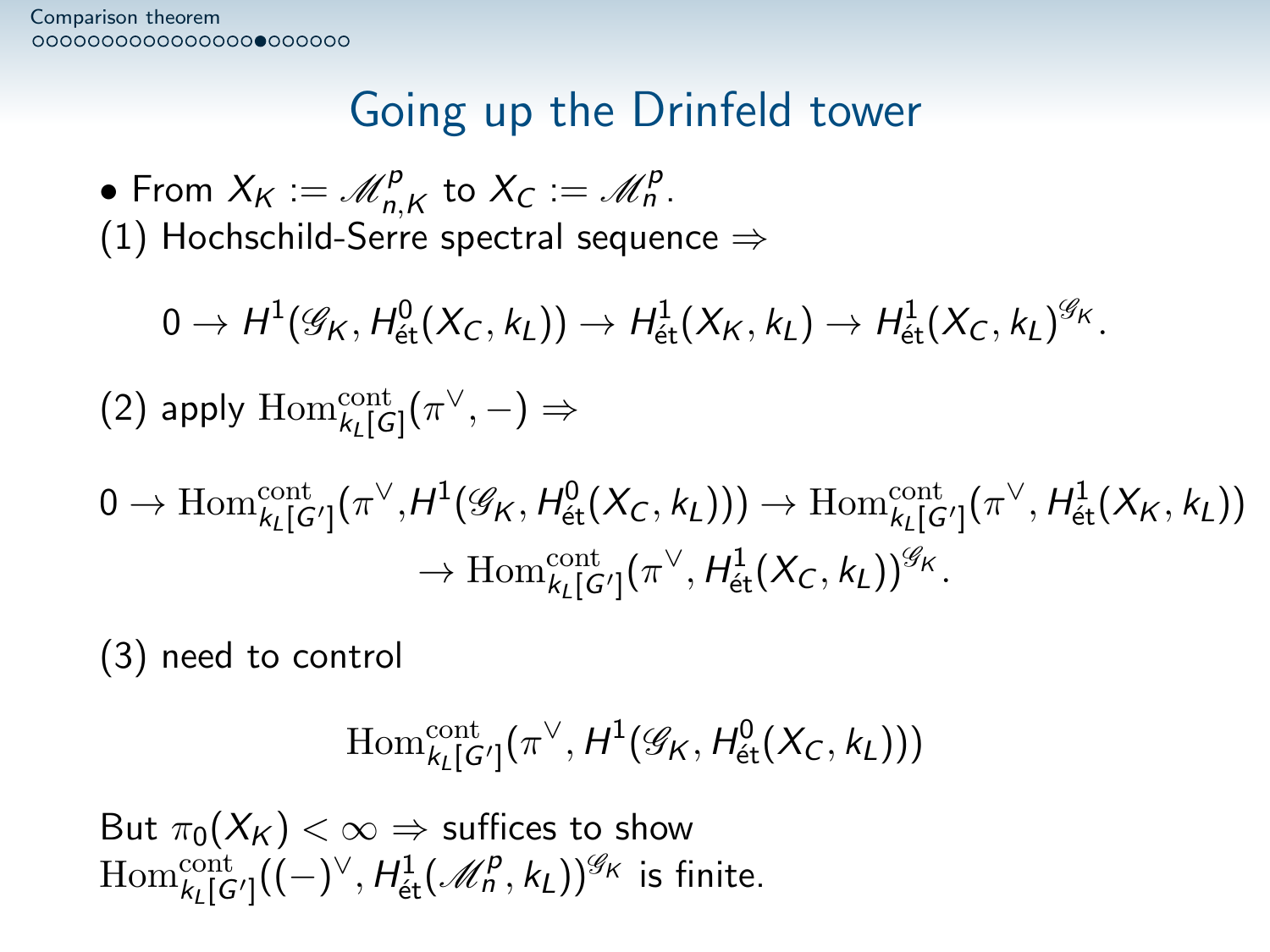## Going up the Drinfeld tower, cont.

• from  $\mathscr{M}^{\mathsf{p}}_n$  to  $\mathscr{M}^{\mathsf{p}}_{\mathrm{Dr}, \infty}$ : (1) Pro-étale  $\check G_n$ -torsor  $\mathscr{M}^{\rho}_{\mathrm{Dr}, \infty} \to \mathscr{M}^{\rho}_n$ ; need to control

$$
\operatorname{Hom}_{k_{L}[G']}^{\operatorname{cont}}(\pi^{\vee}, H^{1}(\check{G}_{n}, H^{0}_{\mathrm{\acute{e}t}}(\mathcal{M}^{\rho}_{\mathrm{Dr}, \infty}, k_{L})))^{\mathcal{G}_{K}}
$$

#### (2) Strauch:

$$
H^0_{\text{\'et}}(\mathscr{M}_{\mathrm{Dr}, \infty}, k_L) \simeq \mathscr{C}^0(\mathbf{Q}_\rho^\times, k_L), \quad H^0_{\text{\'et}}(\mathscr{M}^p_{\mathrm{Dr}, \infty}, k_L) \simeq \mathscr{C}^0(\mathbf{Q}_\rho^\times/p^\mathbf{Z}, k_L).
$$

 $-\mathscr{C}^0(\mathbf{Q}_\rho^\times/p^\mathbf{Z}, k_L)$  – smooth admissible repr. of  $\check G_n$  (action by reduced norm)

 $\check{G}_n$  compact  $p$ -adic Lie group, without torsion,

— then  $H^i(\check{G}_n,H_{\mathrm{\acute{e}t}}^0(\mathscr{M}_{\mathrm{Dr},\infty}^p,k_L))$  are fin. dim. over  $k_L$ , for all  $i\geq 0$ . (3) It suffices to show that  $\mathrm{Hom}_{k_L[G']}( (-)^\vee, H^1_{\text{\'et}}(\mathscr{M}^p_{\mathrm{Dr}, \infty}, k_L))^{\mathscr{G}_K \times \check{G}_n}$ is finite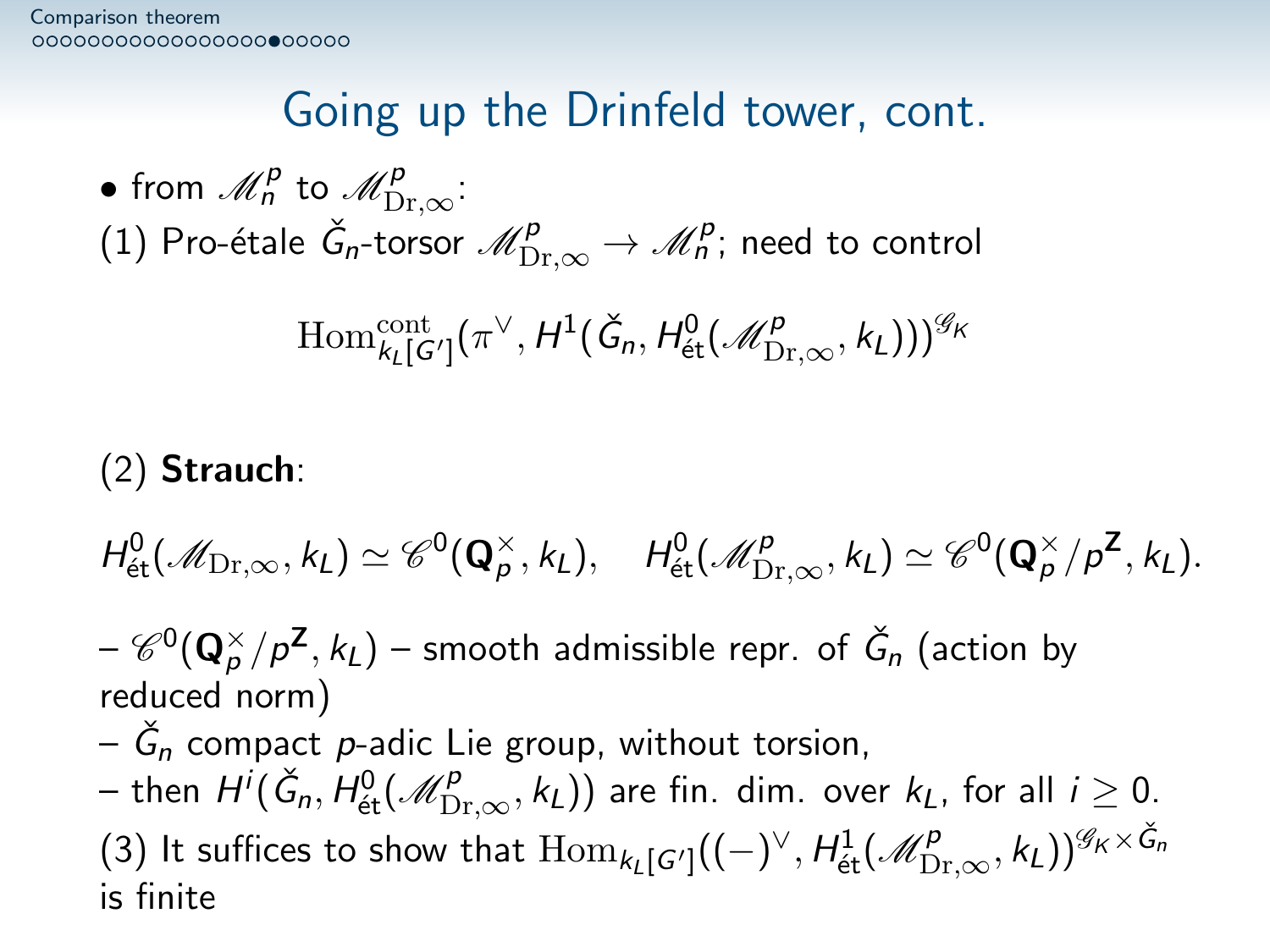### Going up the Drinfeld tower, cont.

 $\bullet$  from  $\mathscr{M}_{\mathrm{Dr}, \infty}^{\rho}$  to  $\mathscr{M}_{\mathrm{Dr}, \infty}$ : (1) étale  $p^{\mathsf{Z}}$ -torsor  $\mathscr{M}_{\mathrm{Dr}, \infty} \to \mathscr{M}_{\mathrm{Dr}, \infty}^\mathsf{p};$  need to control

$$
H^1(p^\mathsf{Z},H^0_\mathrm{\acute{e}t}(\mathcal{M}_{{\mathrm{Dr}},\infty},k_L))
$$

(2) But

$$
H^1(p^\mathsf{Z},H^0_\mathrm{\acute{e}t}(\mathscr{M}_{\mathrm{Dr},\infty},k_L)))\simeq H^1(p^\mathsf{Z},\mathscr{C}^0(\mathbf{Q}_\rho^\times,k_L))=0
$$

(3) It suffices to show that

$$
\operatorname{Hom}_{k_{L}[G]}^{\operatorname{cont}}((-)^{\vee},H_{\operatorname{\acute{e}t}}^{1}(\mathscr{M}_{\operatorname{Dr},\infty},k_{L}))^{W_{K}\times\check{G}_{n}}
$$

is finite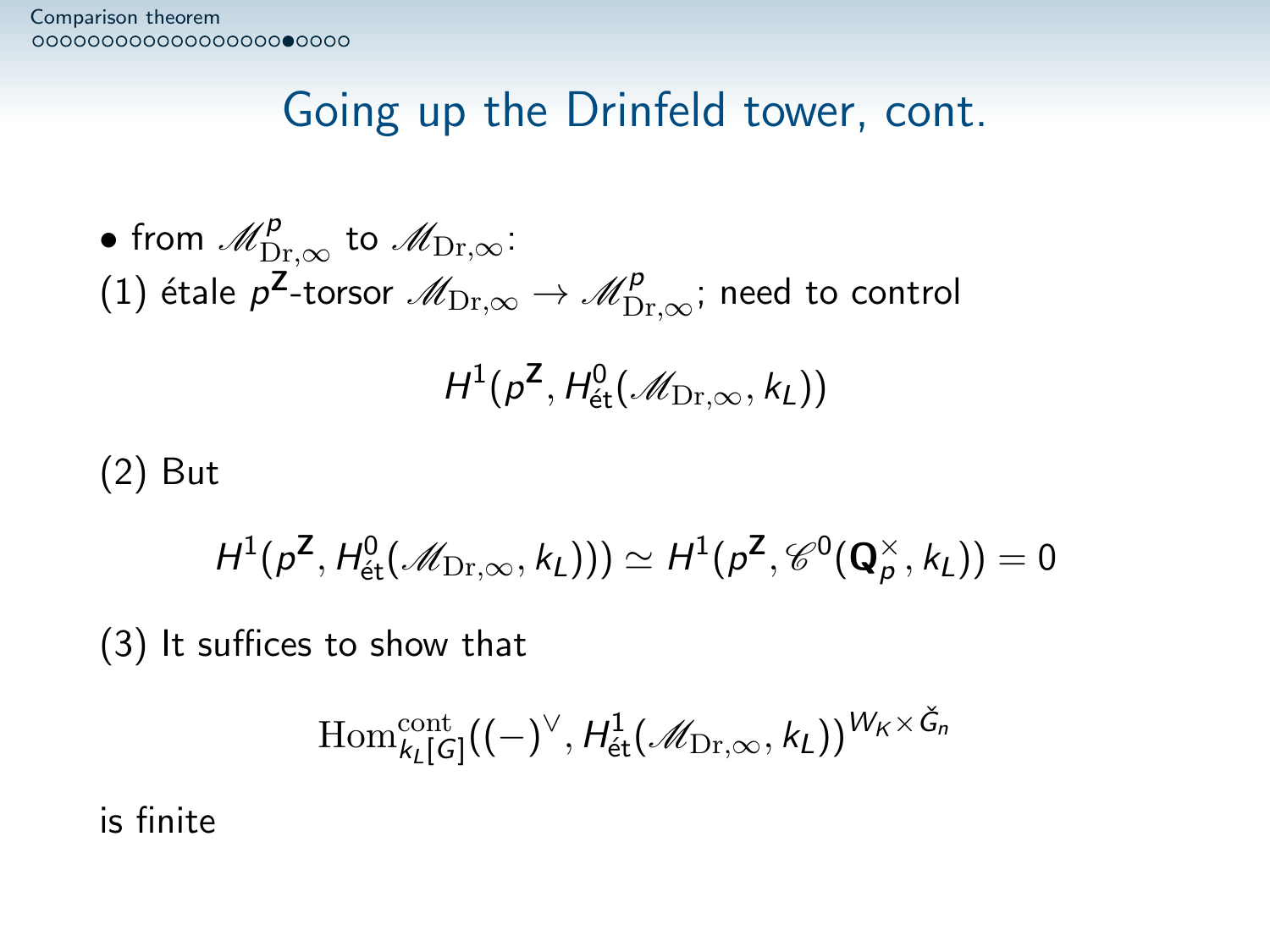[Comparison theorem](#page-2-0)<br>000000000000000000000000

## $\mathsf{Scholze}'$ s functor  $\mathcal{S}^1(-)$

#### Definition:

- $\pi k_l$  G-module, discrete topology
- $\bullet \; \; {\check \pi_{\text{GH}}} : \check{\mathscr{M}}_{\text{LT}, \infty} \to \mathbb{P}_{\breve F}$  Gross-Hopkins period map
- $\mathscr{F}_{\pi}$  " principal  $D^*$ -bundle" on  $\mathbb{P}_{\breve{F}}$
- Set  $S^i(\pi):=H^i_\mathrm{\acute{e}t}(\mathbb{P}_\mathcal{C},\mathscr{F}_\pi);$  inherits  $D^*$  and  $\mathscr{G}_\mathcal{F}$  actions

#### Properties:

Assume  $\pi$  is admissible. Then:

- $S^i(\pi)$  is admissible
- $\bullet \ \ S^i(\pi) = 0 \ \text{for} \ \ i > 2$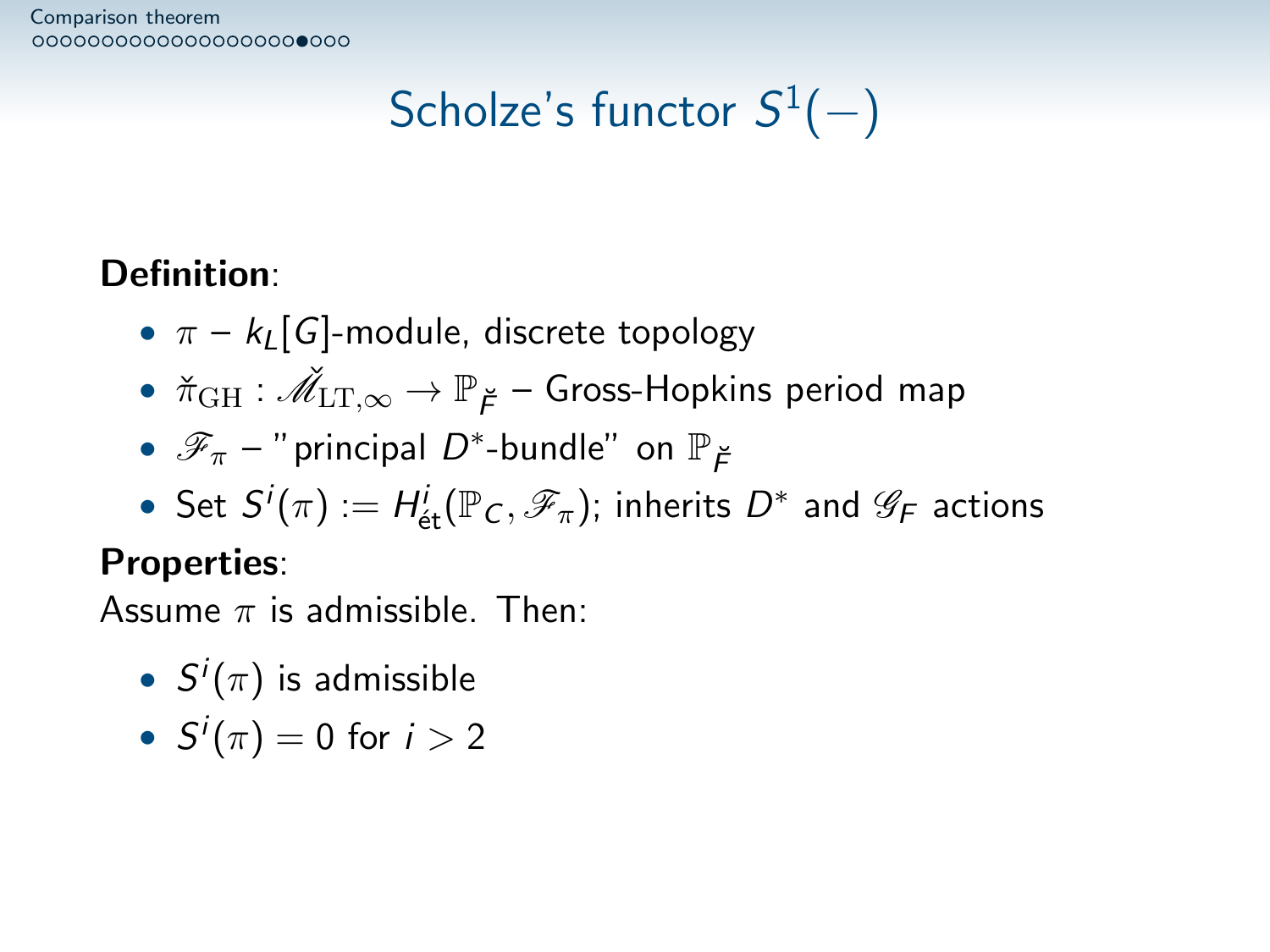$$
\mathrm{Hom}^{\mathrm{cont}}_{k_L[G]}(\pi^\vee, H^1_\mathrm{\acute{e}t}(\mathscr{M}_{\mathrm{Dr}, \infty}, k_L)) \sim S^1(\pi)
$$

Theorem  $\pi - k_L[G]$ -module smooth admissible, irreducible.  $\exists$ natural morphism

$$
S^1(\pi)\to \mathrm{Hom}^{\mathrm{cont}}_{k_L[G]}(\pi^\vee, H^1_\mathrm{\acute{e}t}(\mathscr{M}_{\mathrm{Dr}, \infty}, k_L)) :
$$

- it is an isomorphism if  $\pi$  does not belong to a twist  $\{\chi, \mathrm{St} \otimes \chi, \Pi_{\chi, \chi \omega}\}\,$  of the Steinberg bloc,
- its kernel and cokernel are of finite rank over  $k<sub>L</sub>$  if  $\pi$  belongs to a twist of the Steinberg bloc.

**Proof:** We have a spectral sequence

$$
E_2^{i,j}=H^i(G,\mathrm{Hom}^{\mathrm{cont}}_{\mathsf{Z}_p}(\pi^\vee,H^j_{\mathrm{\acute{e}t}}(\mathscr{M}_{\mathrm{Dr},\infty},k_L)))\Longrightarrow S^{i+j}(\pi)
$$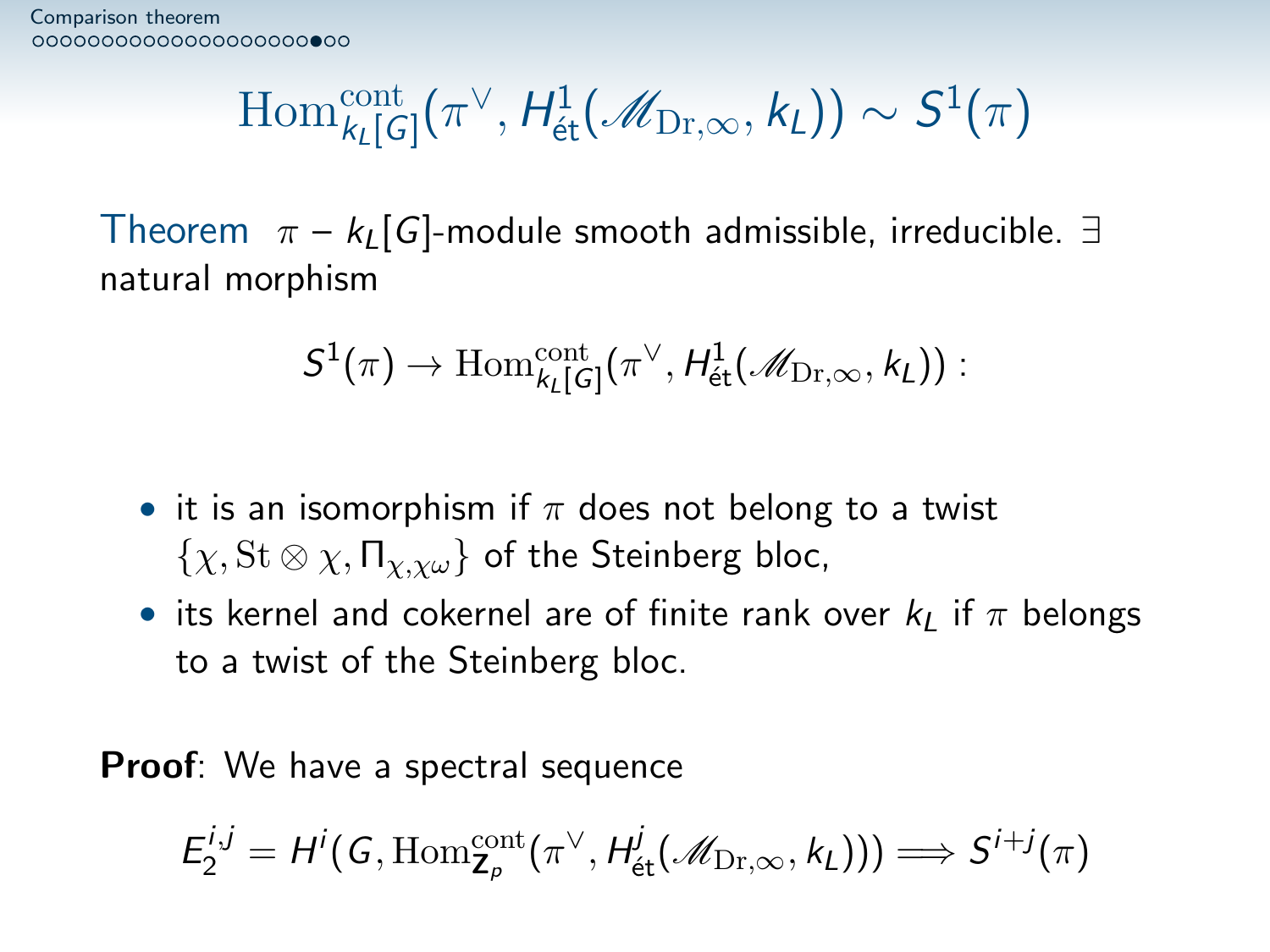$$
\operatorname{Hom}_{k_L[G]}^{\operatorname{cont}}(\pi^{\vee},H^1_{\text{\'et}}(\mathscr{M}_{\mathrm{Dr},\infty},k_L)) \sim S^1(\pi),\text{ cont.}
$$

• Get exact sequence

$$
0\to V_1(\pi)\stackrel{f_\pi}\to S^1(\pi)\to \mathrm{Hom}^{\mathrm{cont}}_{k_L[G]}(\pi^\vee,H^1_{\text{\'et}}(\mathscr{M}_{\mathrm{Dr},\infty},k_L))\to V_2(\pi),
$$

where

$$
V_i(\pi) := H^i(G, \mathrm{Hom}^{\mathrm{cont}}_{k_i}(\pi^{\vee}, H^0_{\mathrm{\acute{e}t}}(\mathcal{M}_{\mathrm{Dr}, \infty}, k_L)))
$$

• Have an isomorphism

$$
\mathrm{Hom}^{\mathrm{cont}}_{k_L}(\pi^\vee, H^0_{\text{\'et}}(\mathcal{M}_{\mathrm{Dr}, \infty}, k_L)) \simeq \mathrm{Ind}^G_{\mathrm{SL}_2(\mathbf{Q}_p)}(\pi).
$$

Shapiro lemma  $\Rightarrow V_i(\pi) \simeq H^i(\mathrm{SL}_2(\mathbf{Q}_p),\pi).$ 

• Fust:  $V_i(\pi)$  are finite and trivial outside twists of the Steinberg bloc